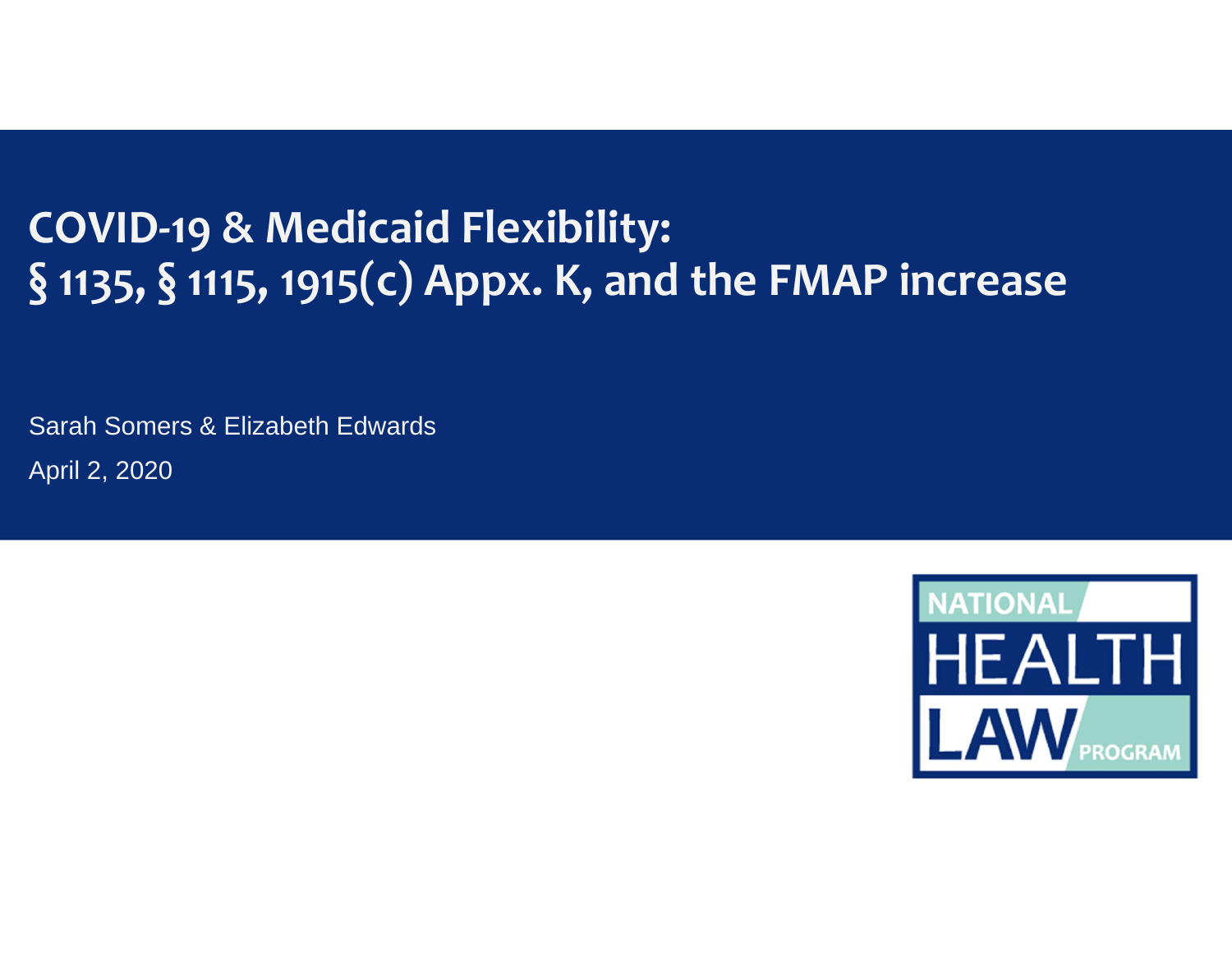# Outline of Training:

- Section 1135
	- Waivers
	- State Plan Amendments
- Section 1115 Waivers
- Section 1915(c) Appendix K
- Section 6008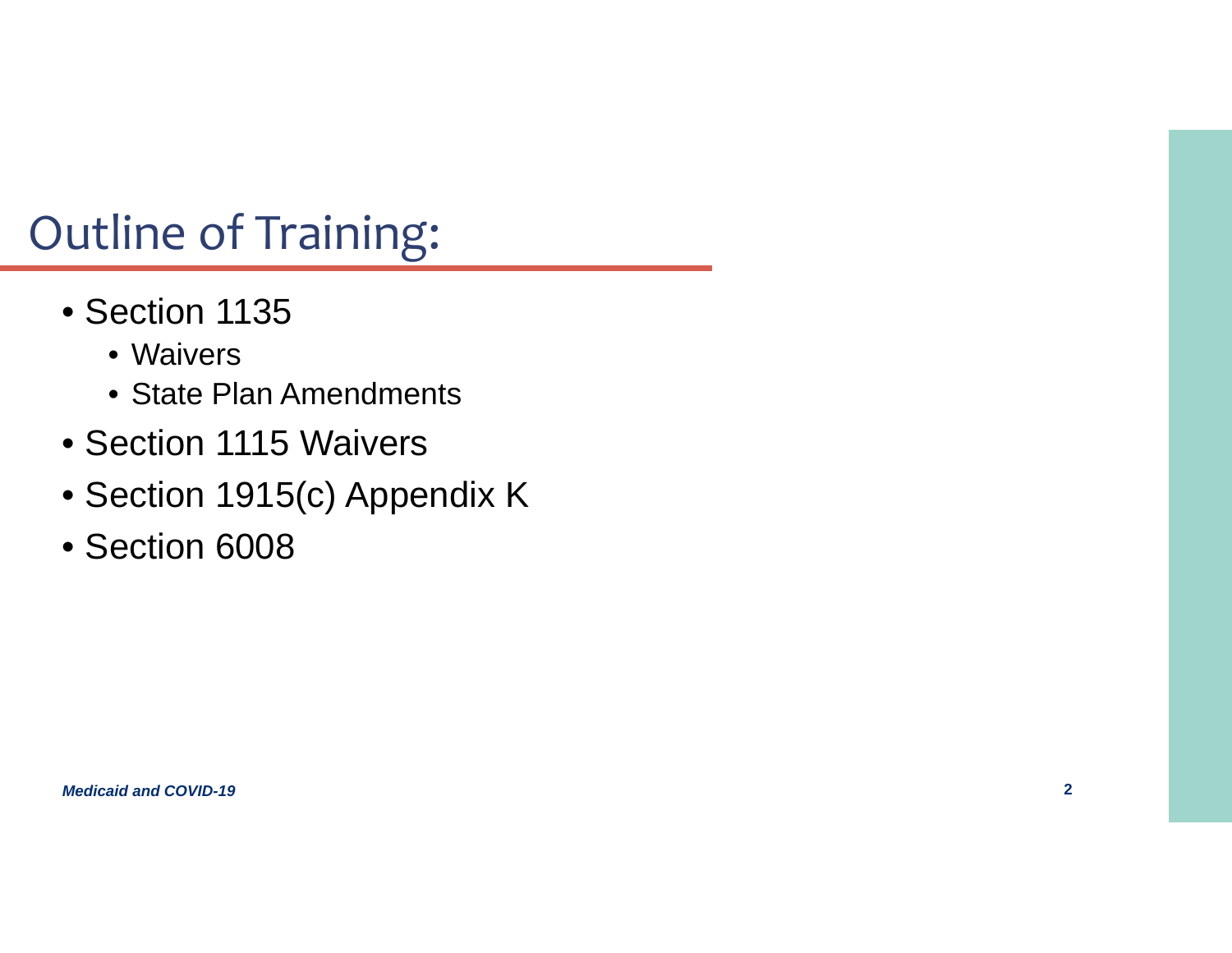# § 1135 Is the Right Authority For Emergencies

- § 1135 is for emergencies
	- Triggered by national emergency *and* public health emergency
	- Time-limited
	- Focus on provider conditions of participation
	- HHS approving a wide variety of provisions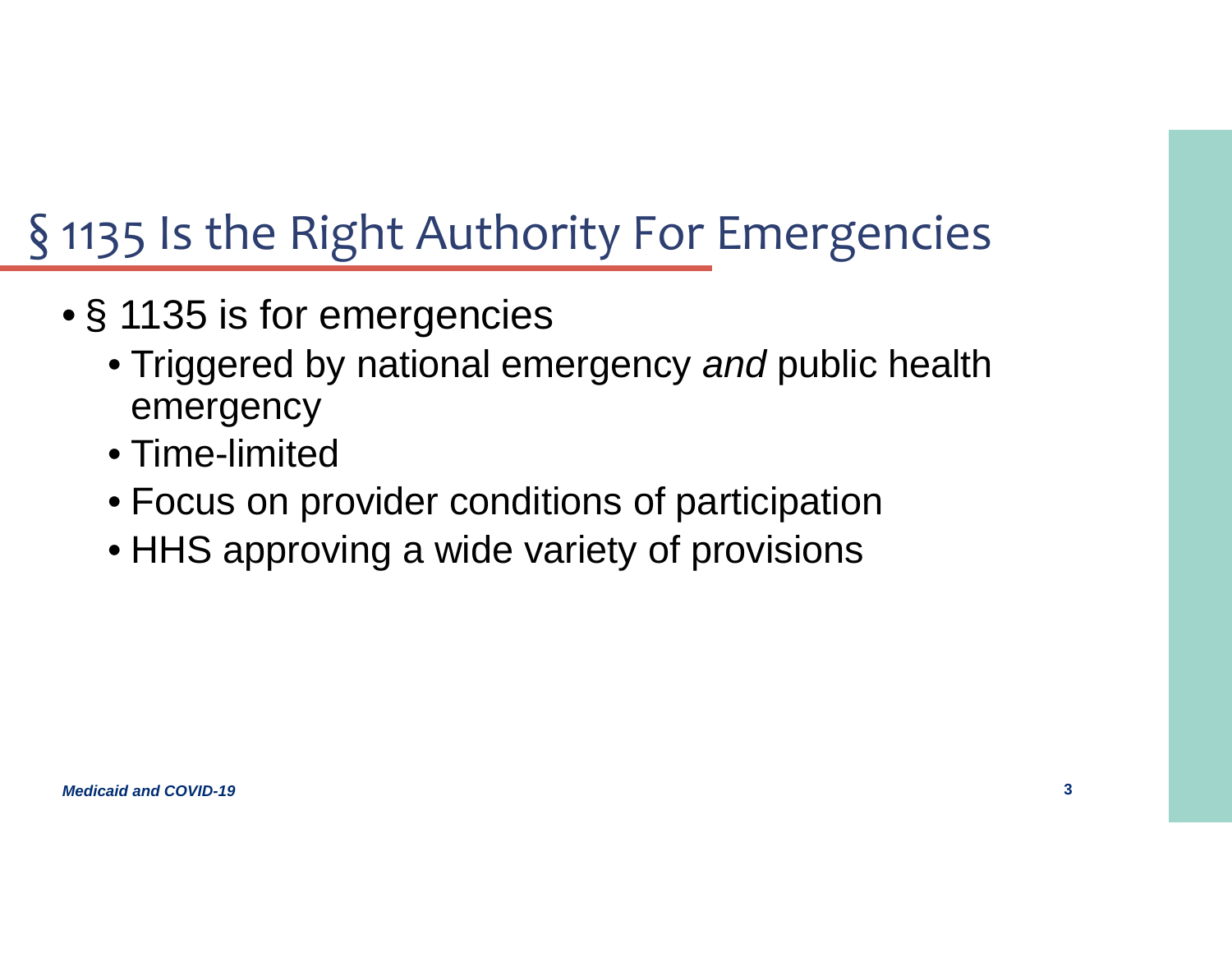# The § 1135 Big Picture

Advocates will need to:

- 1. Recognize that in a pandemic, Medicaid agencies, and maybe even *this* HHS, need and would use power to increase access to care AND
- 2. Make sure states do not weaken important standards for underserved populations, even if unintentionally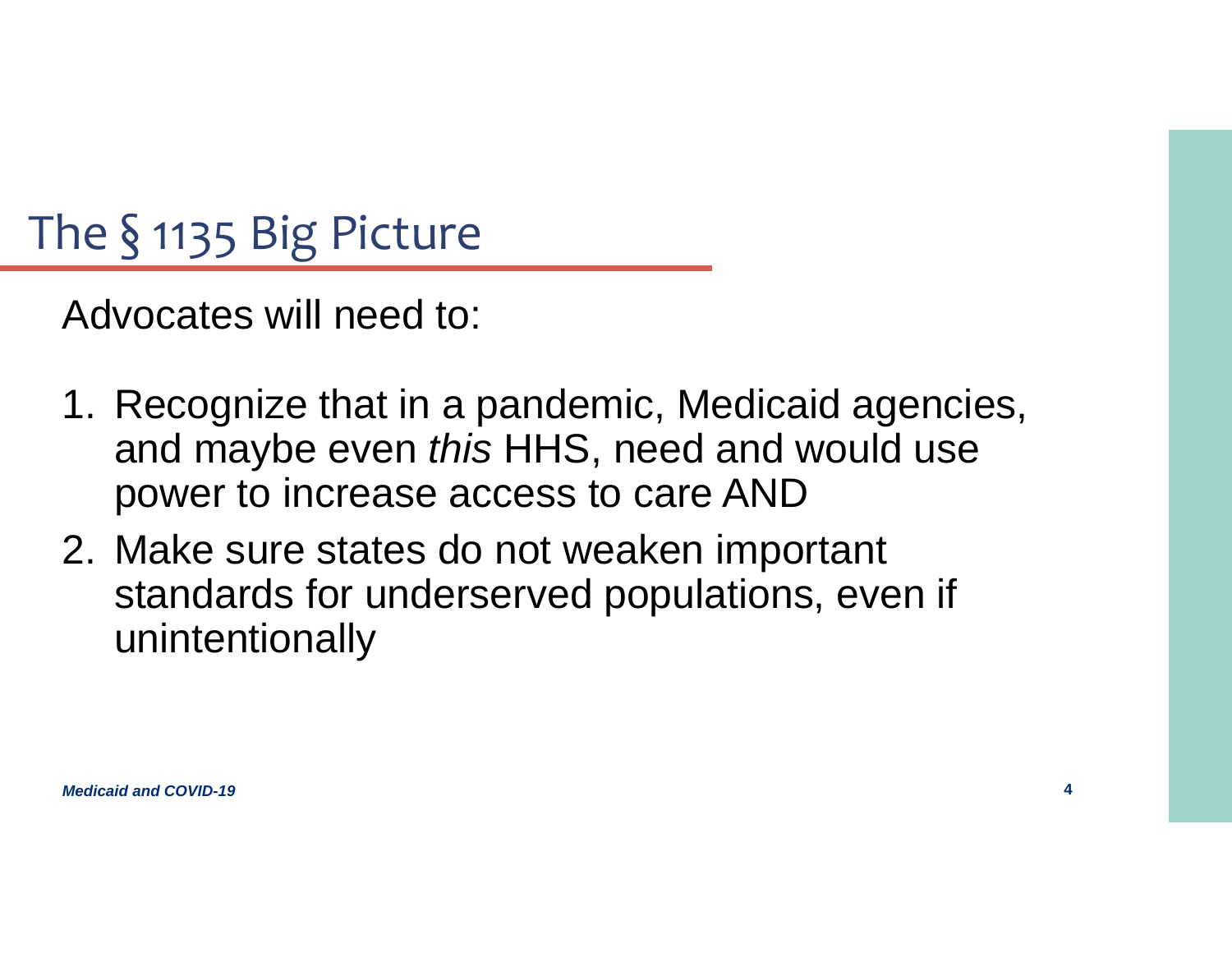#### Section 1135 Statute Has Been Read Expansively

- The language of section 1135 may look narrow in that most important provision allows waiver of provider conditions of participation
- But HHS has approved measures that go beyond this limited scope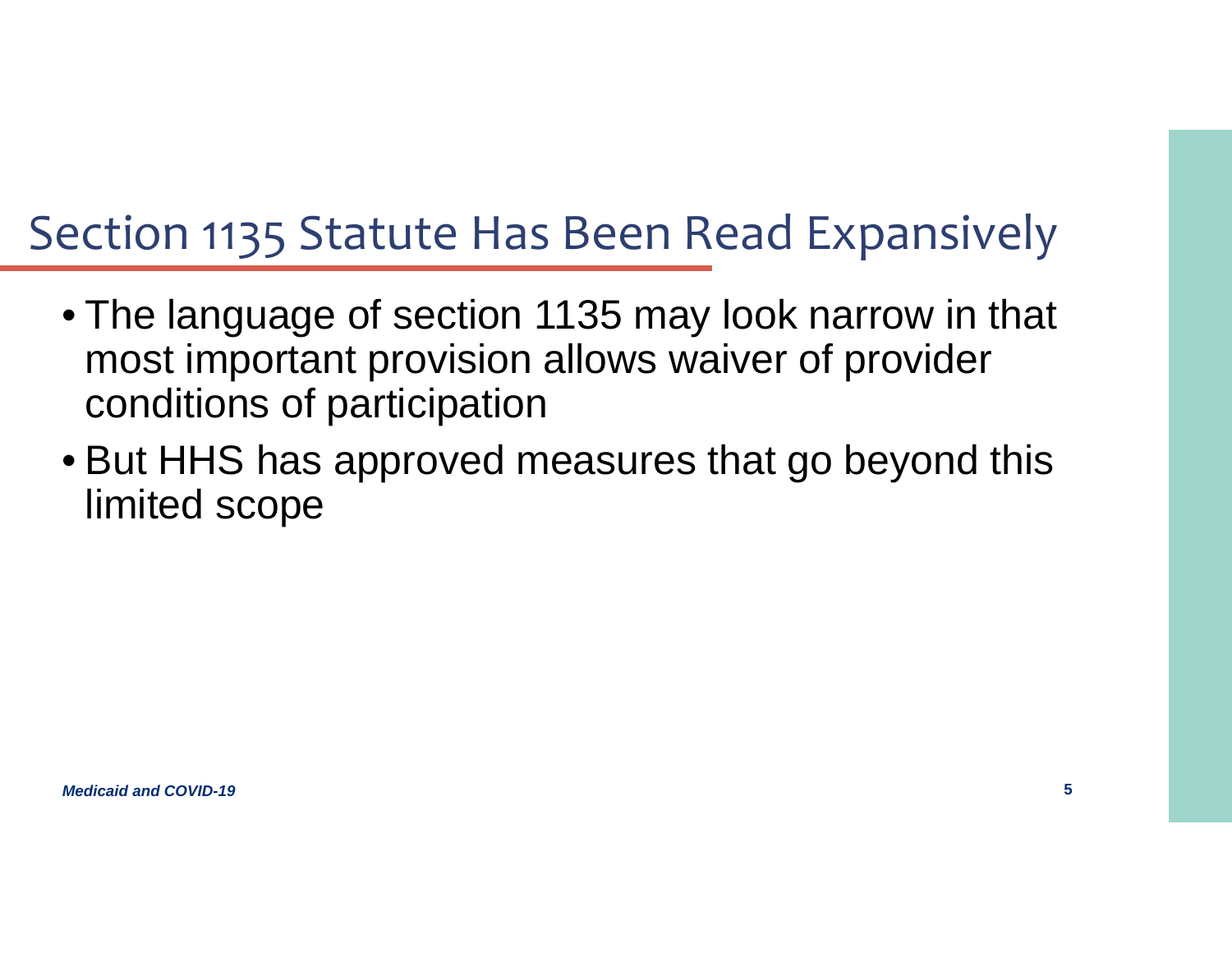#### What types of things would we *like* to see § 1135 do?

- Eligibility expansions
- Service expansions
- Cost-sharing reductions
- Application and enrollment simplifications
- Less redetermination/data matching
- Less prior authorization & utilization management
- Some states have requested these types of things, and so far CMS hasn't been receptive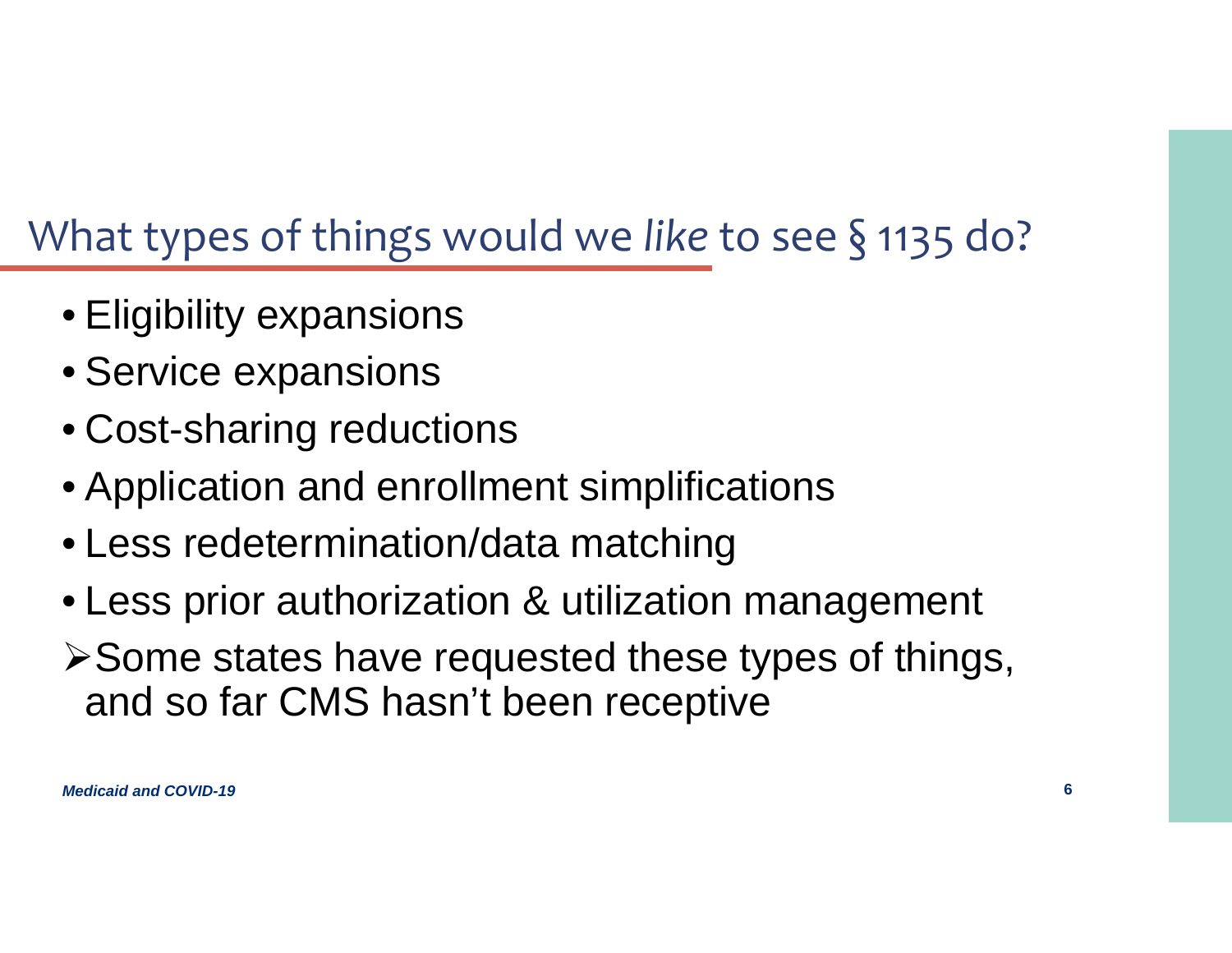# CMS Activity

- Issued Blanket § 1135 Guidance ("Fact Sheet")
	- Medicare blanket waivers
	- Medicaid "examples" including PASRR
- Issued § 1135 Waiver Template
- $\bullet$ Issued a SPA template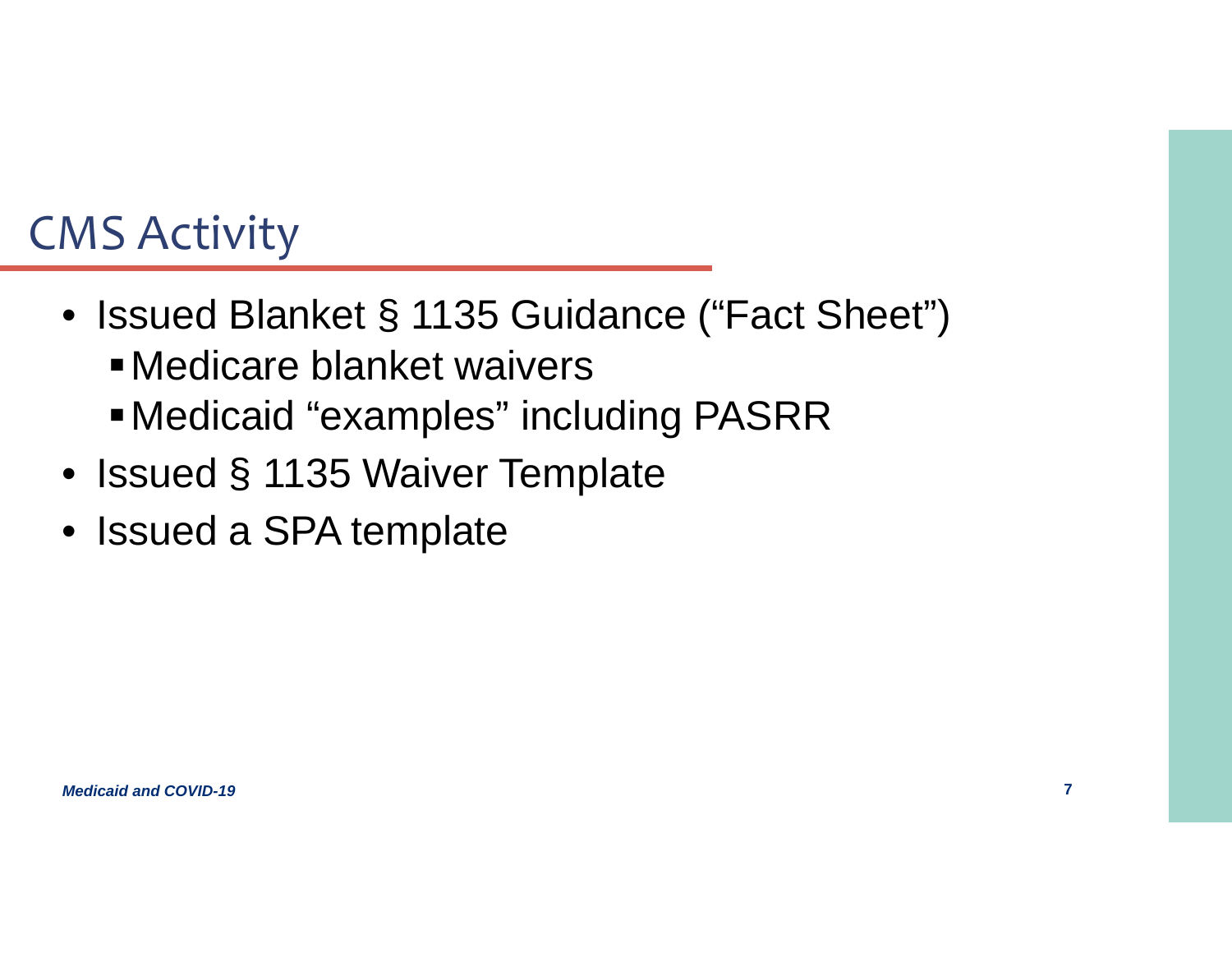# Section 1135 Waiver Template

- PASRR delay
- Prior auth suspension/extension
- Minimum data set extensions/modify deadlines
- Provider COPs
- Fair Hearing modifications:
	- Automatic exhaustion of MCO internal appeal
	- Extends time for request for fair hearing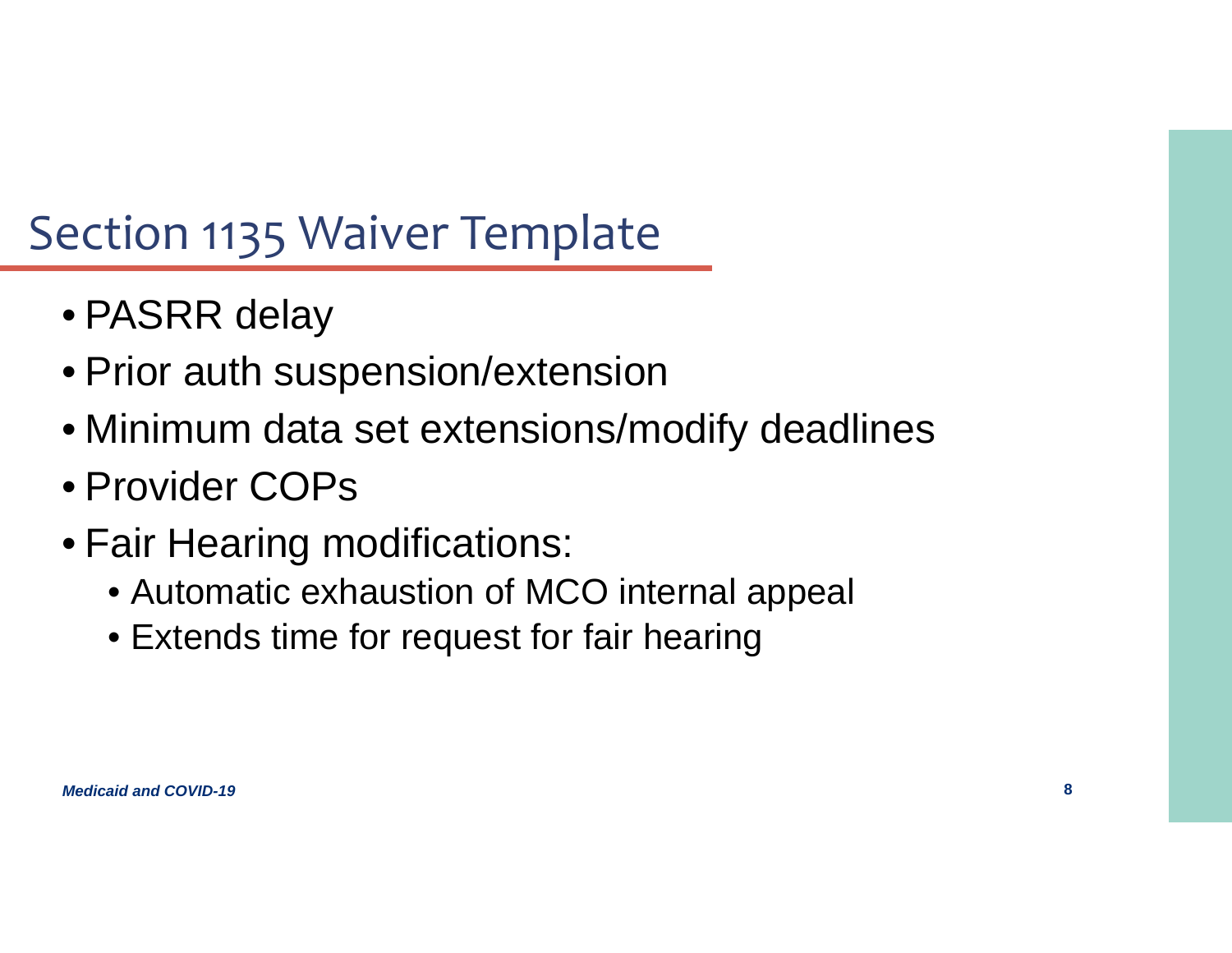#### What have states been doing?

- Waiving many provider conditions of participation
- Allowing reduced prior authorization
- Authorizing services in "alternative settings"
- Altering hearing standards for better and worse
- PASRR delay
- Allowing for placement in alternative settings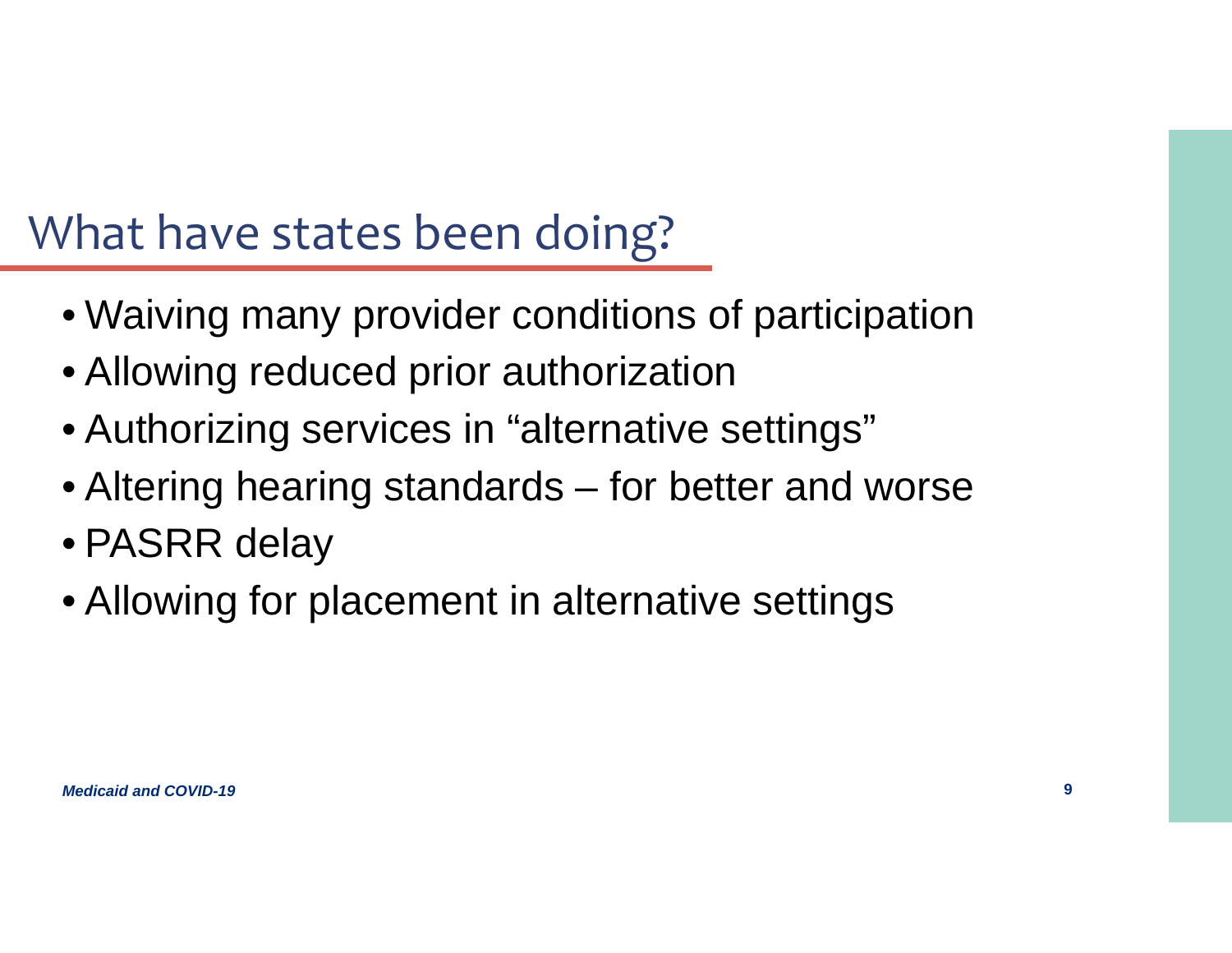# Washington (state) Example

- Approved:
	- Automatic exhaustion of MCO hearing
	- Extension of time to request hearing
	- Suspension of adverse actions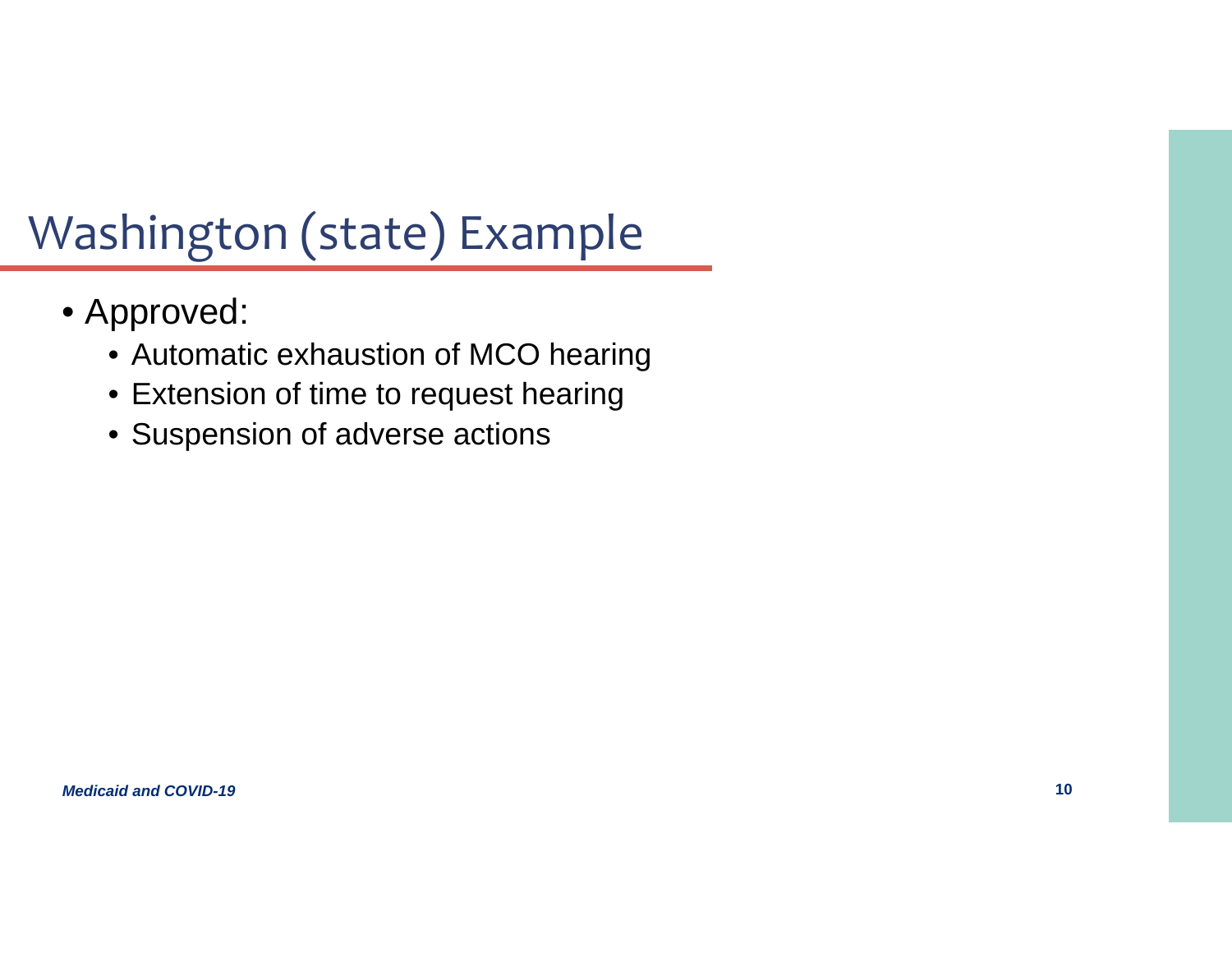# Washington (state) Example: Concerns

- Allows delaying state administrative hearings
- Waiver of screening requirements (site visits, etc.)
- Expedited enrollment in out-of-state facility
- PASRR: waived for 30 days (possibly more)
- Select waiver of tribal notice and consultation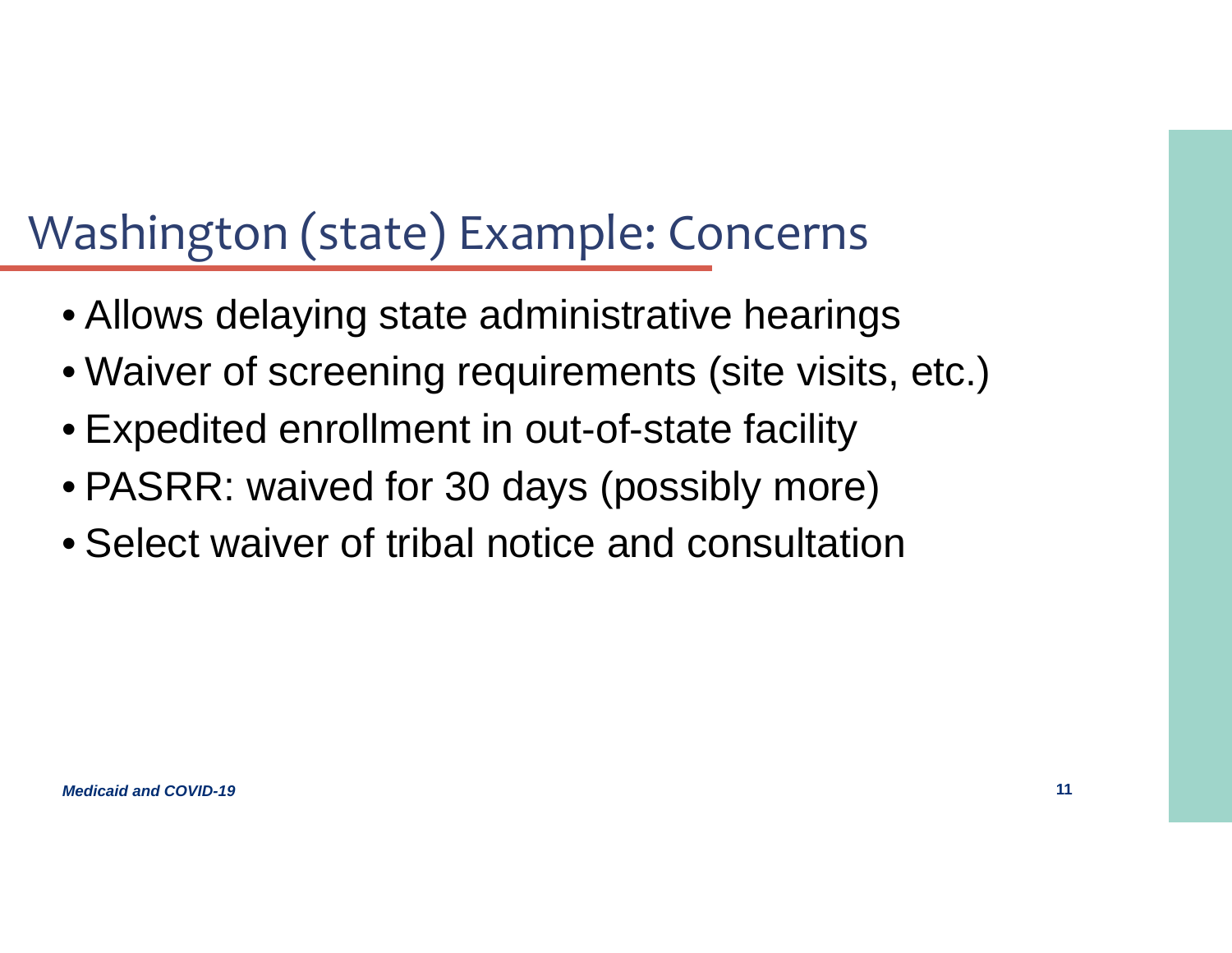# Washington (state) Example

- WA *requested*:
	- Allowing self-attestation;
	- Presumptive eligibility and enhanced eligibility levels;
	- Extension of redetermination timelines;
	- Cost-sharing reduction;
	- Supplemental payments;
	- Lifting 5-year bar; Temporary in-home services to individuals who haven't met functional standard;
	- Enhanced payment to home health providers
		- None in March 2020 approval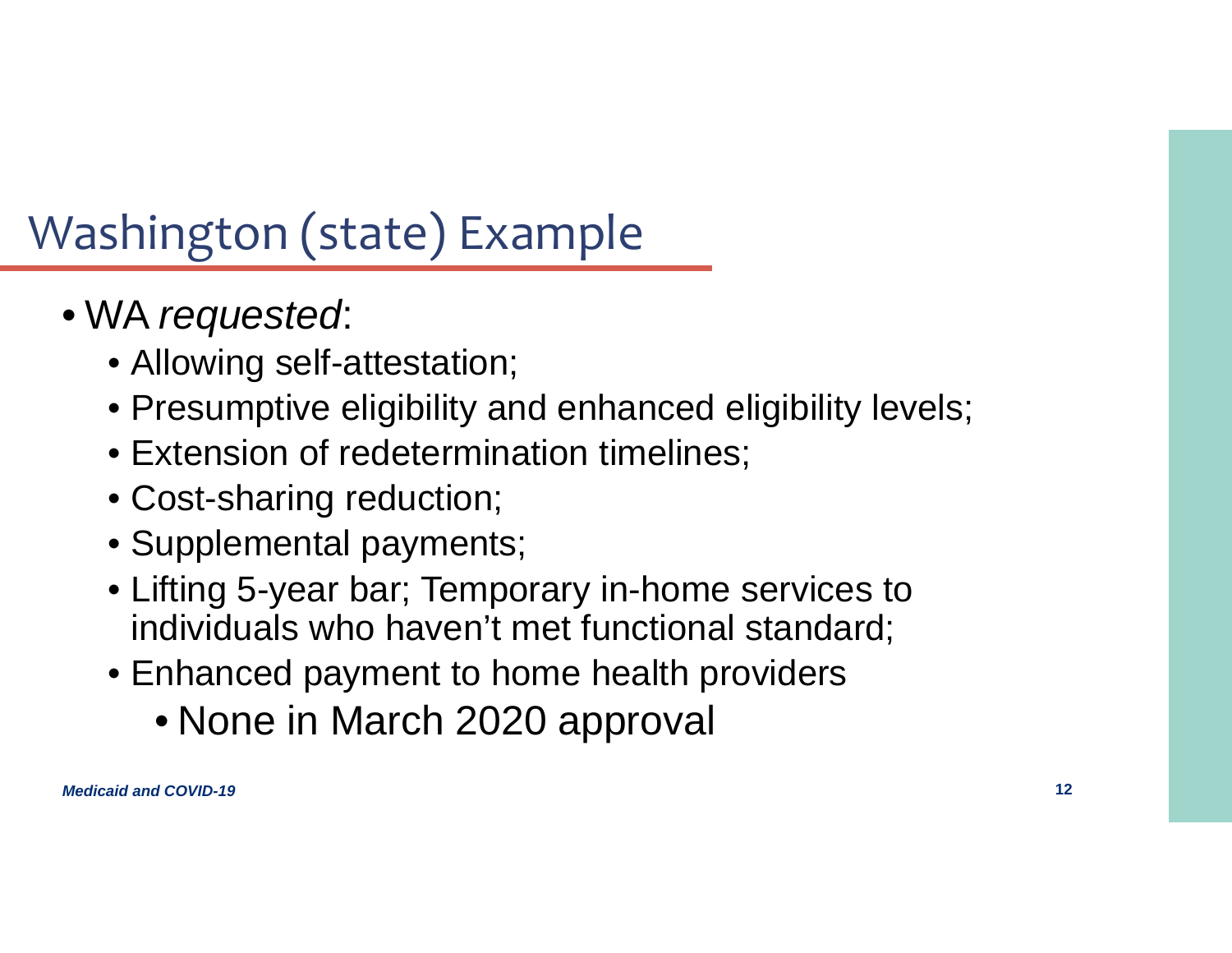- State Plan Disaster Relief State Plan Amendments (Mar. 2020)
- Instructions:
	- https://www.medicaid.gov/state-resource-center/downloads/medicaiddisaster-relief-spa-instructions.pdf
- Template:
	- https://www.medicaid.gov/state-resource-center/disaster-responsetoolkit/state-plan-flexibilities/index.html
	- Time limited
	- Embedded section 1135 authority for expedited approval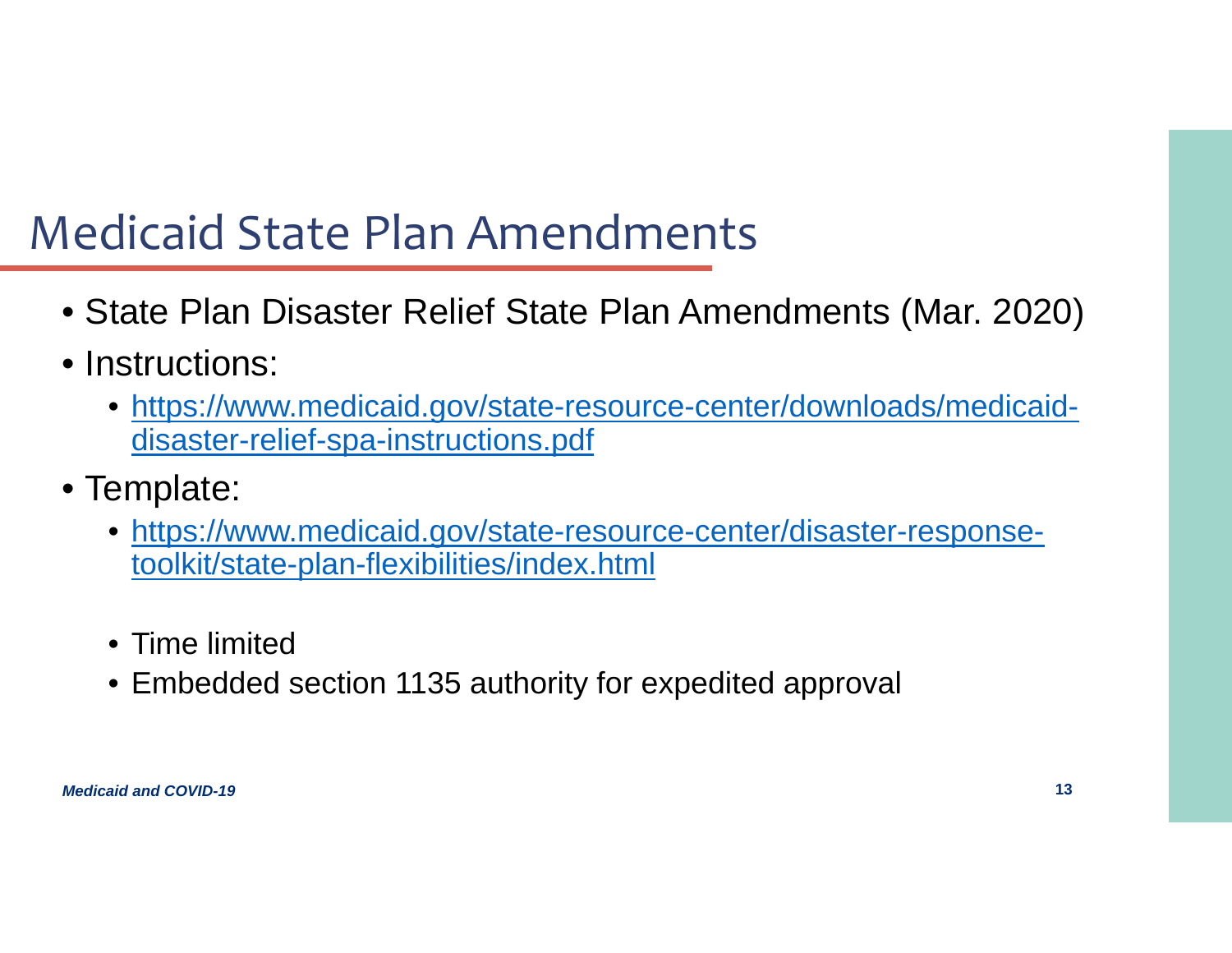- Change residency requirements
- Expand presumptive eligibility sites
- Alter redetermination requirements
- Expand covered population groups, e.g.
	- § 1396a(a)(10)(A)(ii)(X) age & disability groups
	- § 1396a(a)(10)(A)(ii)(XX) Income > 133% FPL
	- § 1396a(a)(10)(A)(ii)(XXIII) Uninsured for COVID testing (100% FMAP)
	- § 1396a(a)(10)(A)(i)(VIII) expansion population (90% FMAP)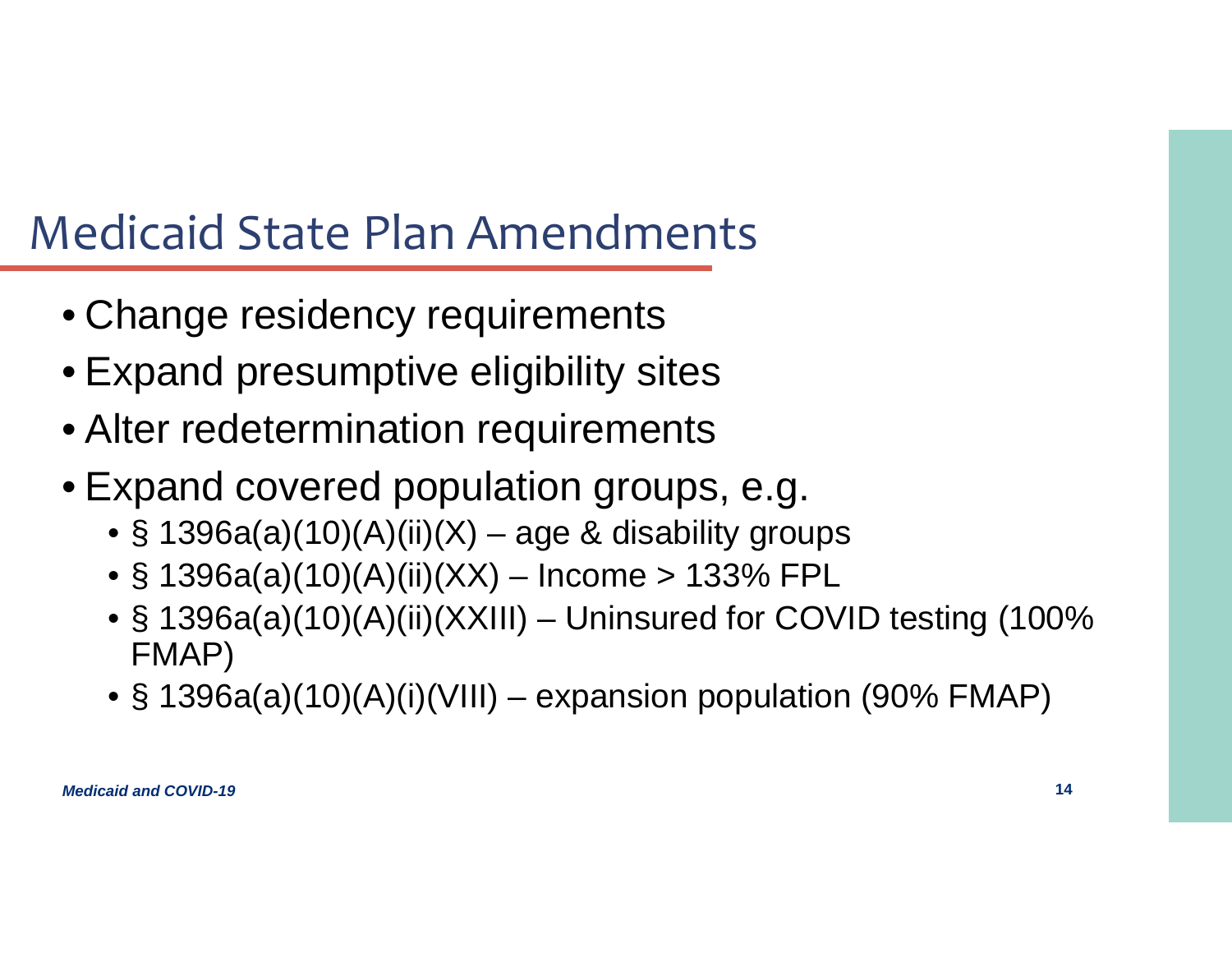- Expand covered services
	- Add new services
	- Change quantitative limits
	- Change drug coverage limitations
- Suspend premiums and cost sharing
- Reduce use of prior authorization
- Increase provider payment rates
- Modify personal needs allowance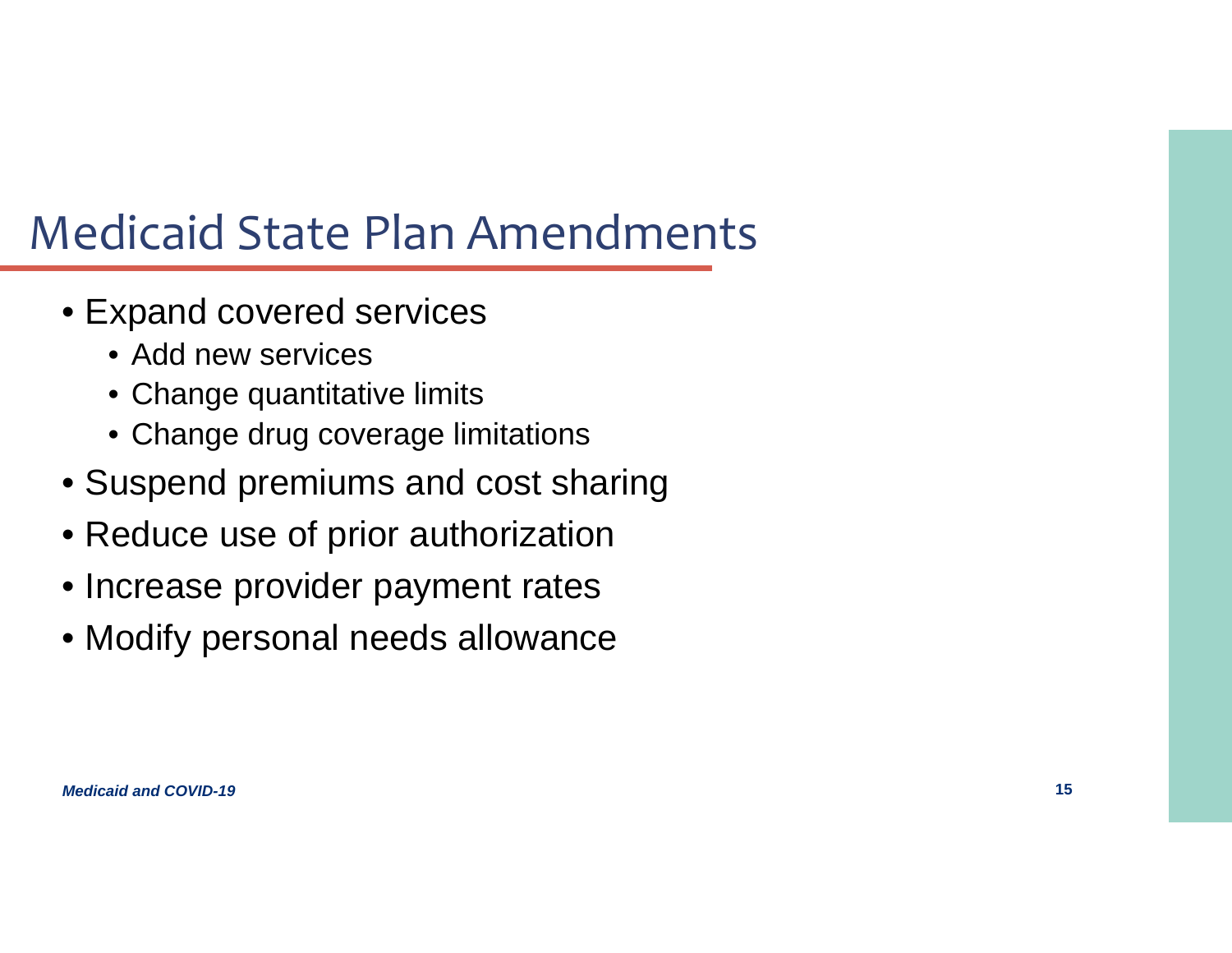- Approved so far: Arizona and Washington
- Arizona (includes):
	- Covers optional uninsured group under 1902(a)(10)(A)(ii)(XXIII)
	- Adopts continuous eligibility for children under age 19
	- Suspends cost sharing and premiums for all beneficiaries
- Washington:
	- Updates fee schedule
	- Pay parity for telephone/online as telemedicine or face-to-face.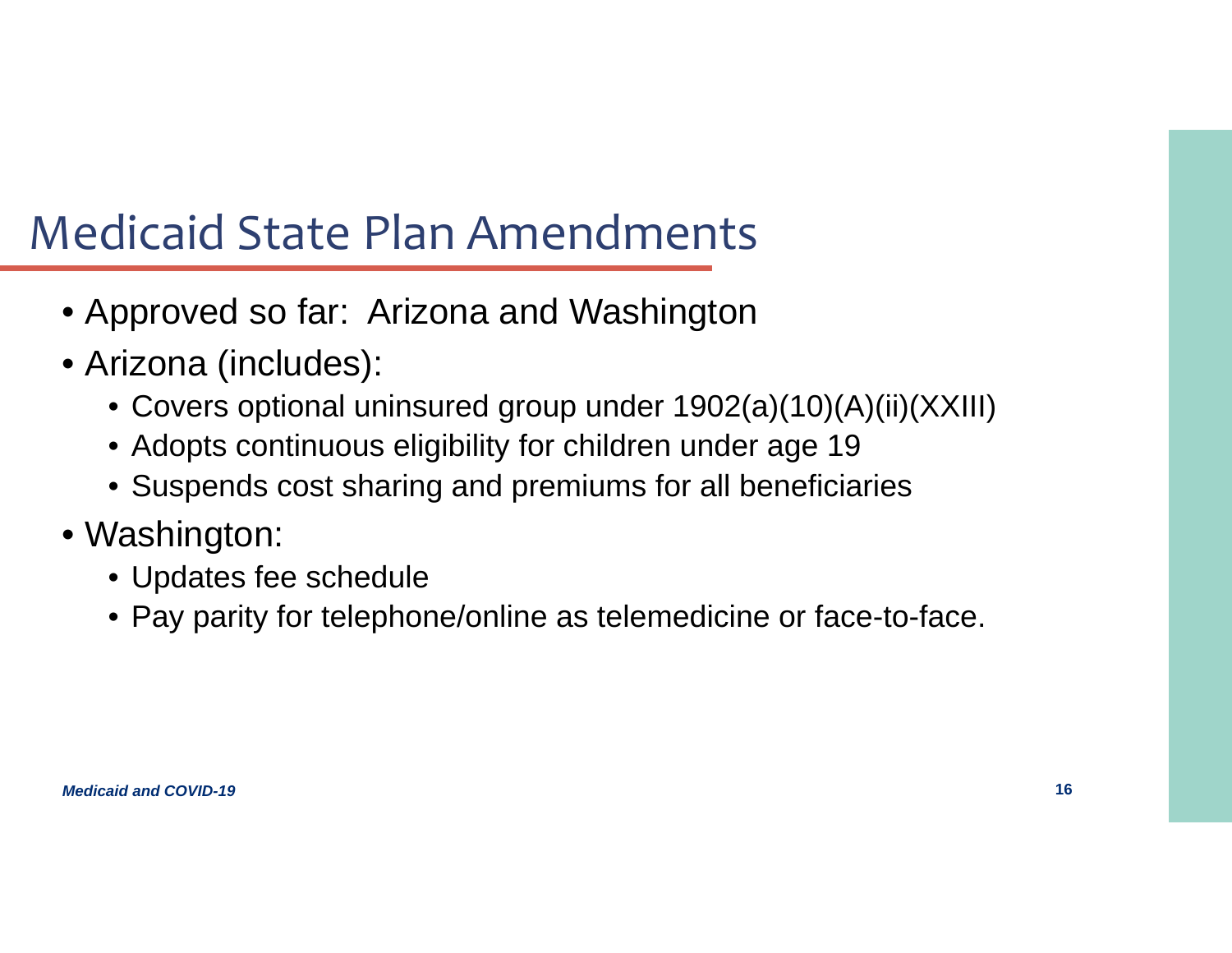# Social Security Act § 1115

- § 1115 is for … experiments
	- Experimental, pilot, or demonstration projects
	- Promote objectives of the Medicaid Act
	- Waive provisions of 42 U.S.C. § 1396a
	- Period necessary for the experiment (e.g., 5 years)
	- Budget neutral
	- State and federal public notice and comment
		- State-level public hearings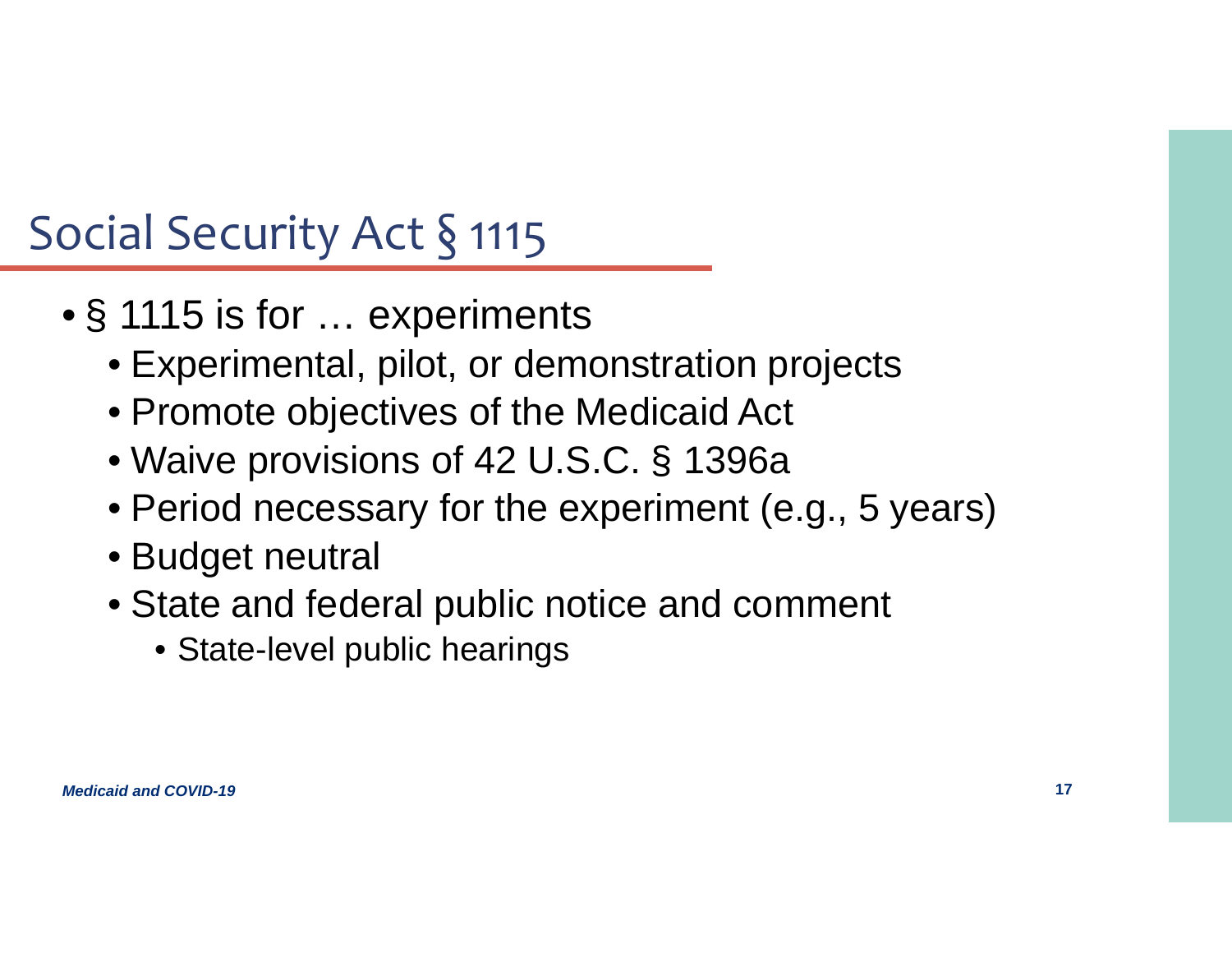# CMS's § 1115 Template

- Dear State Medicaid Director letter (Mar. 22, 2020)
	- Expedited approval
	- Public notice and hearings not required
	- Effective 3-1-2020 thru 60 days after emergency ends
	- Budget neutrality not required
	- Experiment design not required
		- Final report re: lessons learned 1 yr. after project ends
			- https://www.medicaid.gov/medicaid/section-1115 demonstrations/1115-application-process/index.html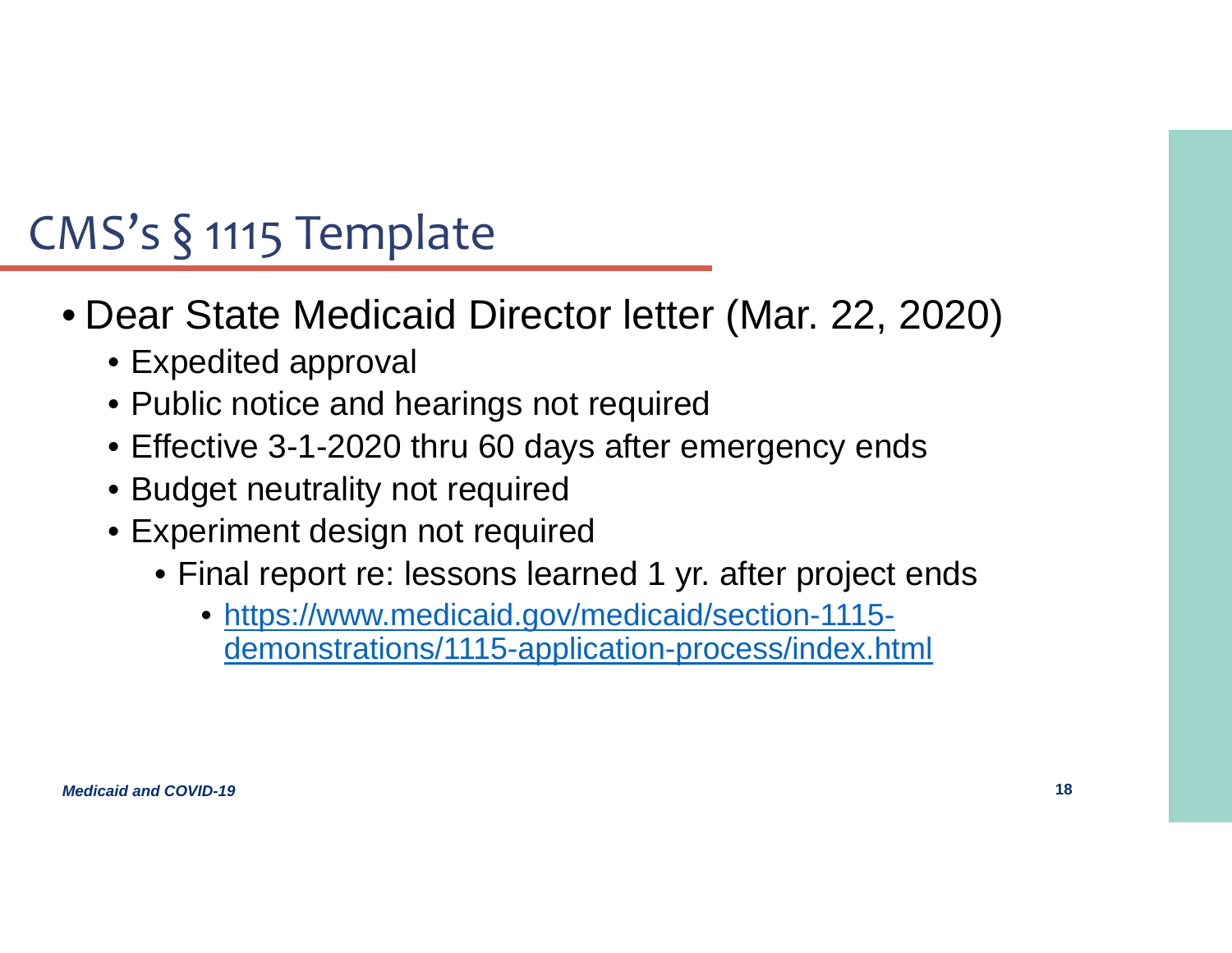# CMS's § 1115 Guidance

- Examples of subject matter
	- Extend LTSS to individuals in "alternative settings"
	- Extend HCBS "flexibilities" to beneficiaries receiving state plan services under 1915(i) and 1915(k)
	- Retainer payments to habilitation and personal care providers to maintain capacity
	- Self-attestation (e.g., resources)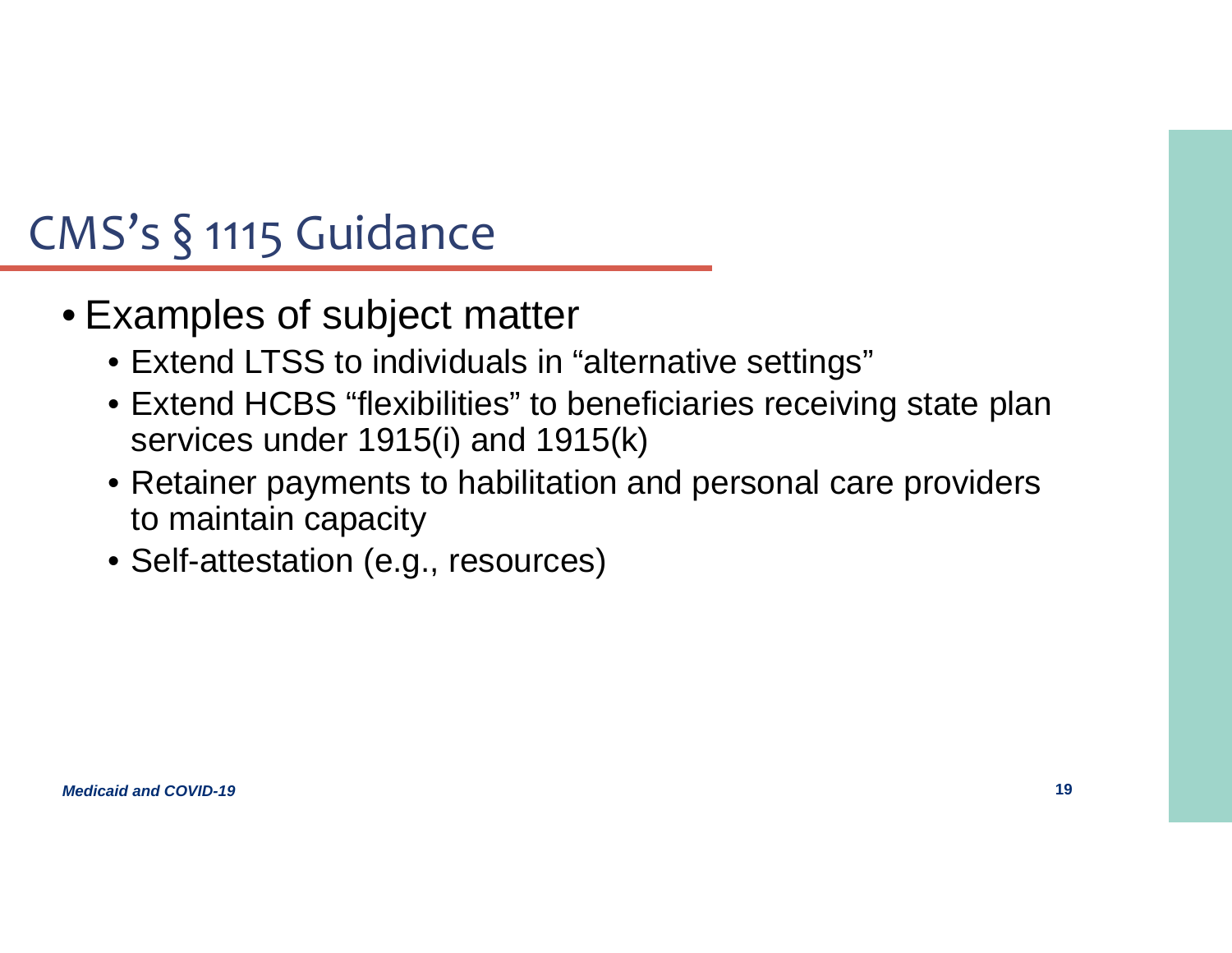# (Pending) 1115 Requests, e.g.:

- Expand respite hours (AZ)
- Pay for HCBS by family or legally responsible individuals (AZ)
- Telemedicine (AR, RI, WA)
- Home delivered Rx, meals (AR, IL, WA)
- Temporary housing for homeless (AZ, WA)
- COVID testing, Dx, Tx in jails and prisons (IL)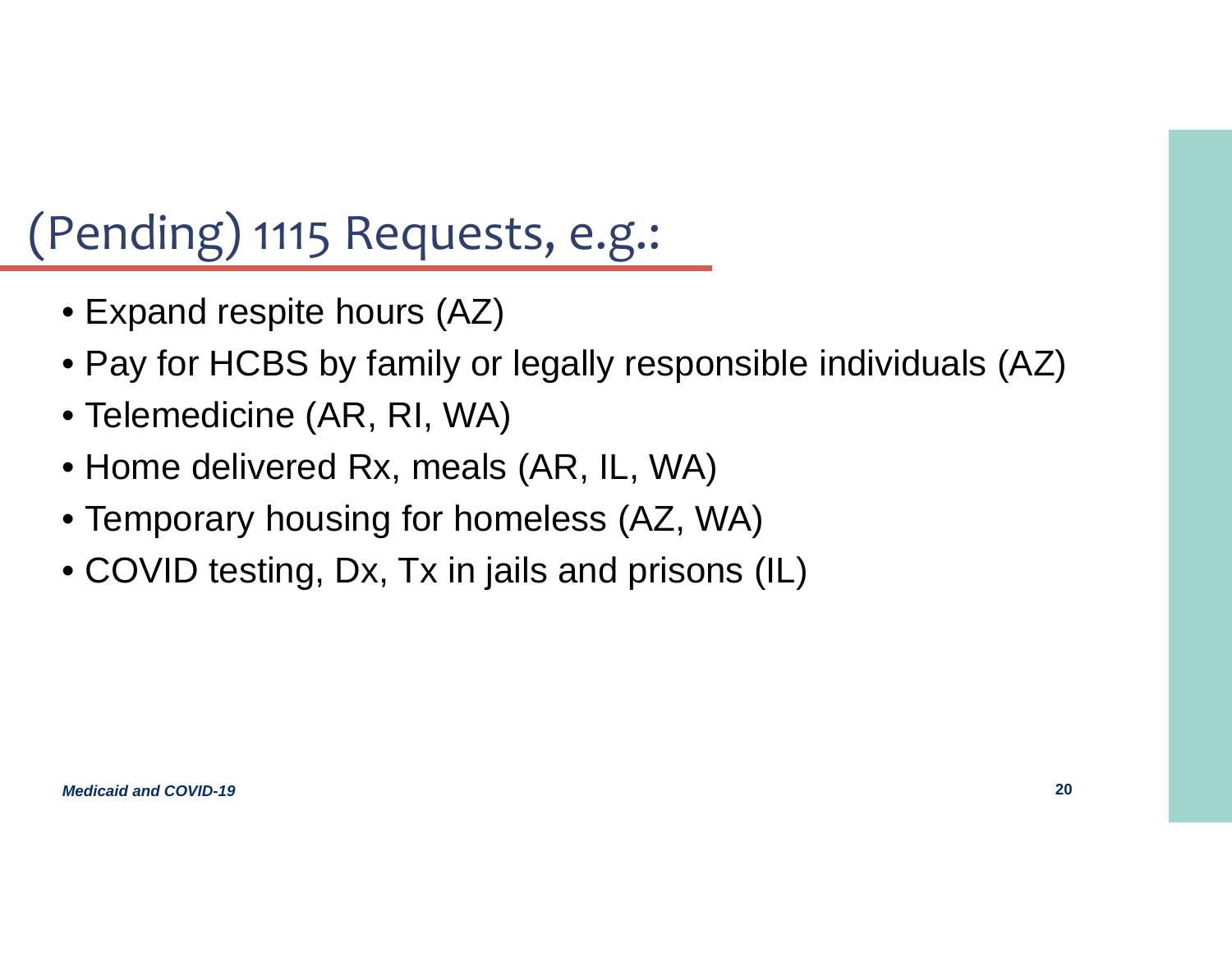# Appendix <sup>K</sup>

- Appendix to an existing 1915(c) waiver
- Within the bounds of 1915(c) authority
- May be retroactive
- Used in emergencies
- May be limited geographically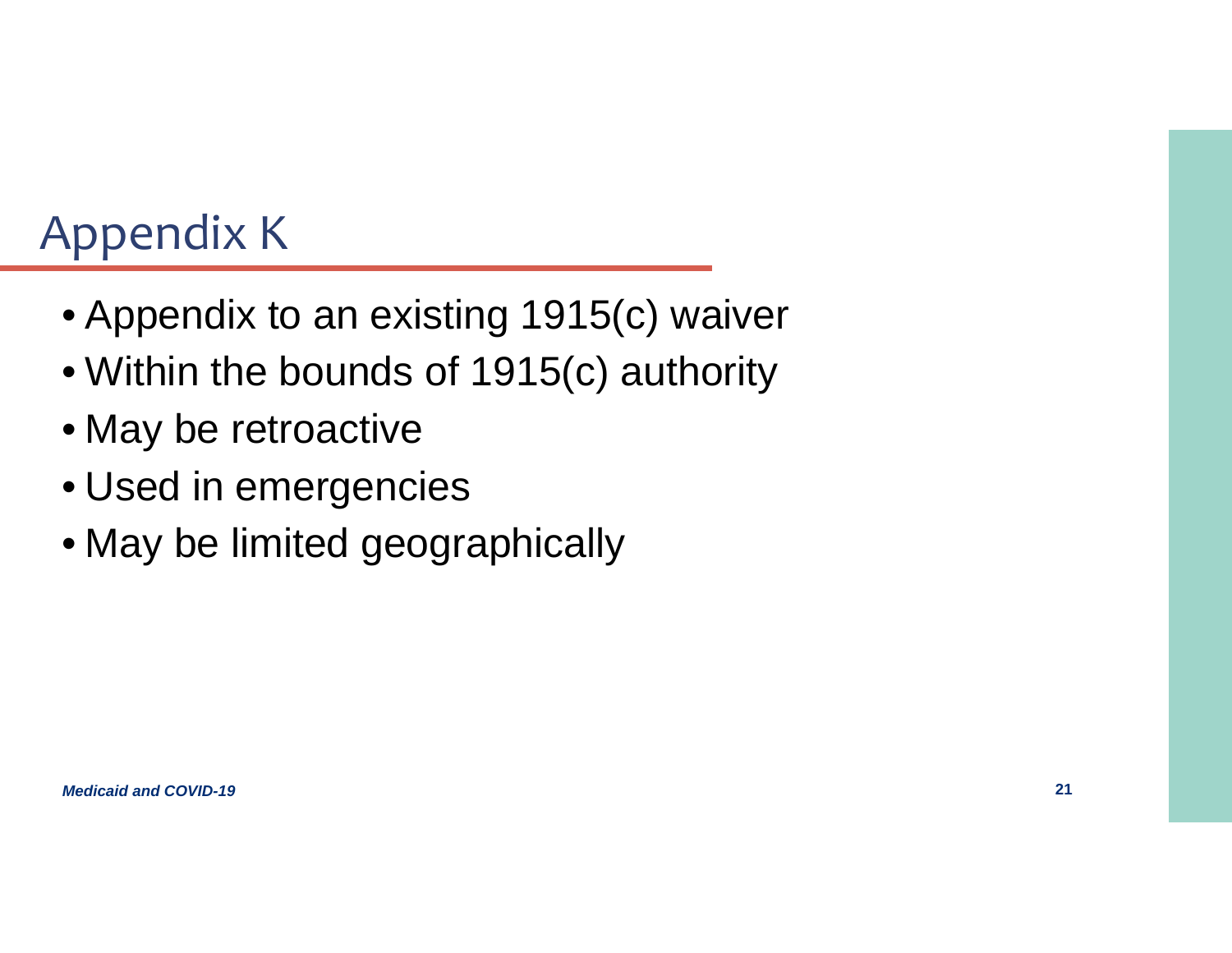#### Appendix <sup>K</sup> – What can <sup>a</sup> state do?

- Increase cost limits
- Targeting criteria
- Service scope & coverage
- Exceed service limits
- Add services
- Expand service settings
- Out of state services
- Family caregivers as providers Self-direction
- Provider qualifications & types Other changes
- Licensure for settings
- LOC evaluations
- Payment rates
- Person-centered planning
- Incident reporting
- Support services in acute care
- Retainer payments
- 
-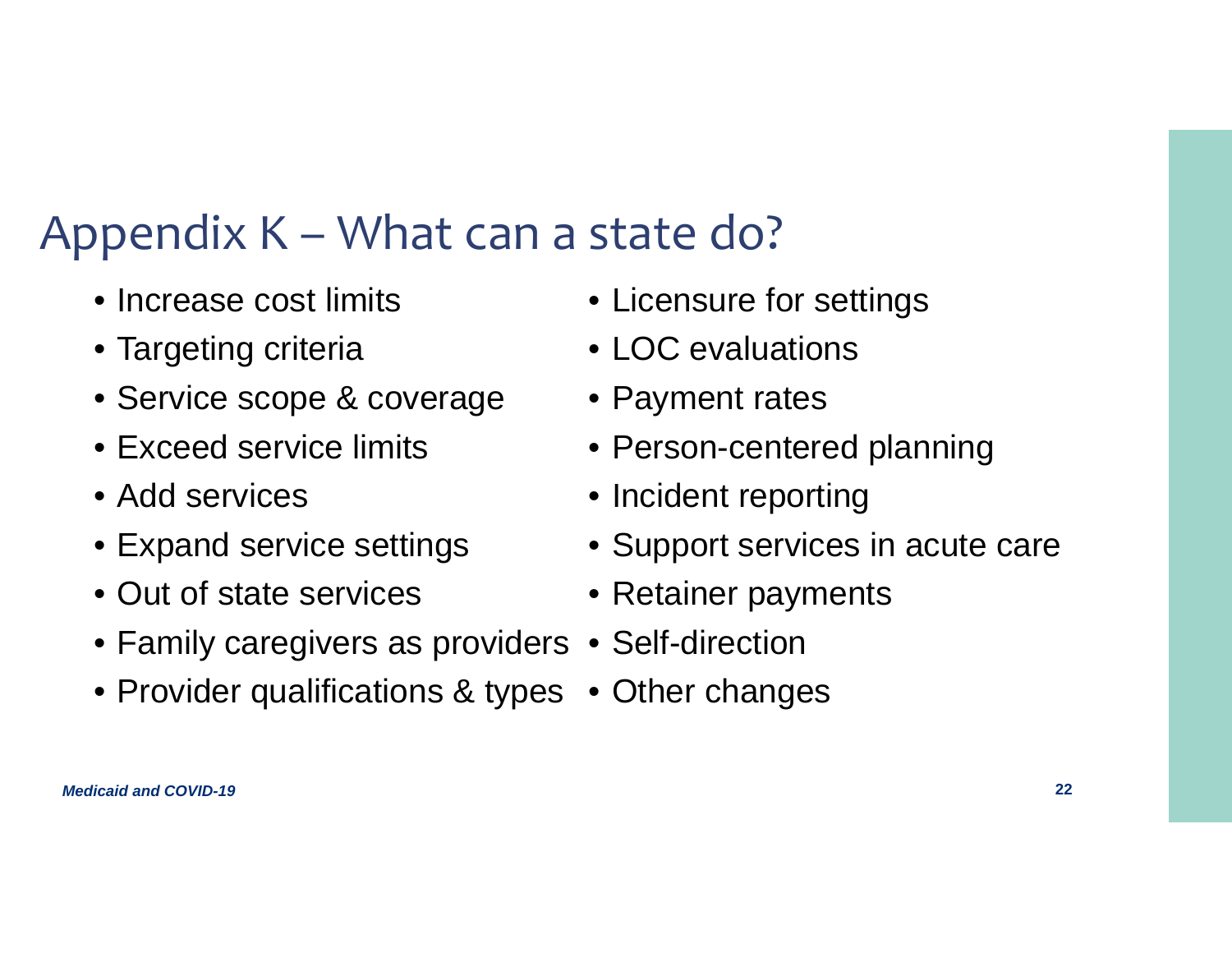# Appendix <sup>K</sup> Under COVID‐19

- Administration issued instructions
	- Made suggestions of flexibilities like rates, settings, family providers
	- Encouraged state to only modify template if there is a "critical need to do so"
- Prepopulated template
	- Main form not filled out
	- COVID Addendum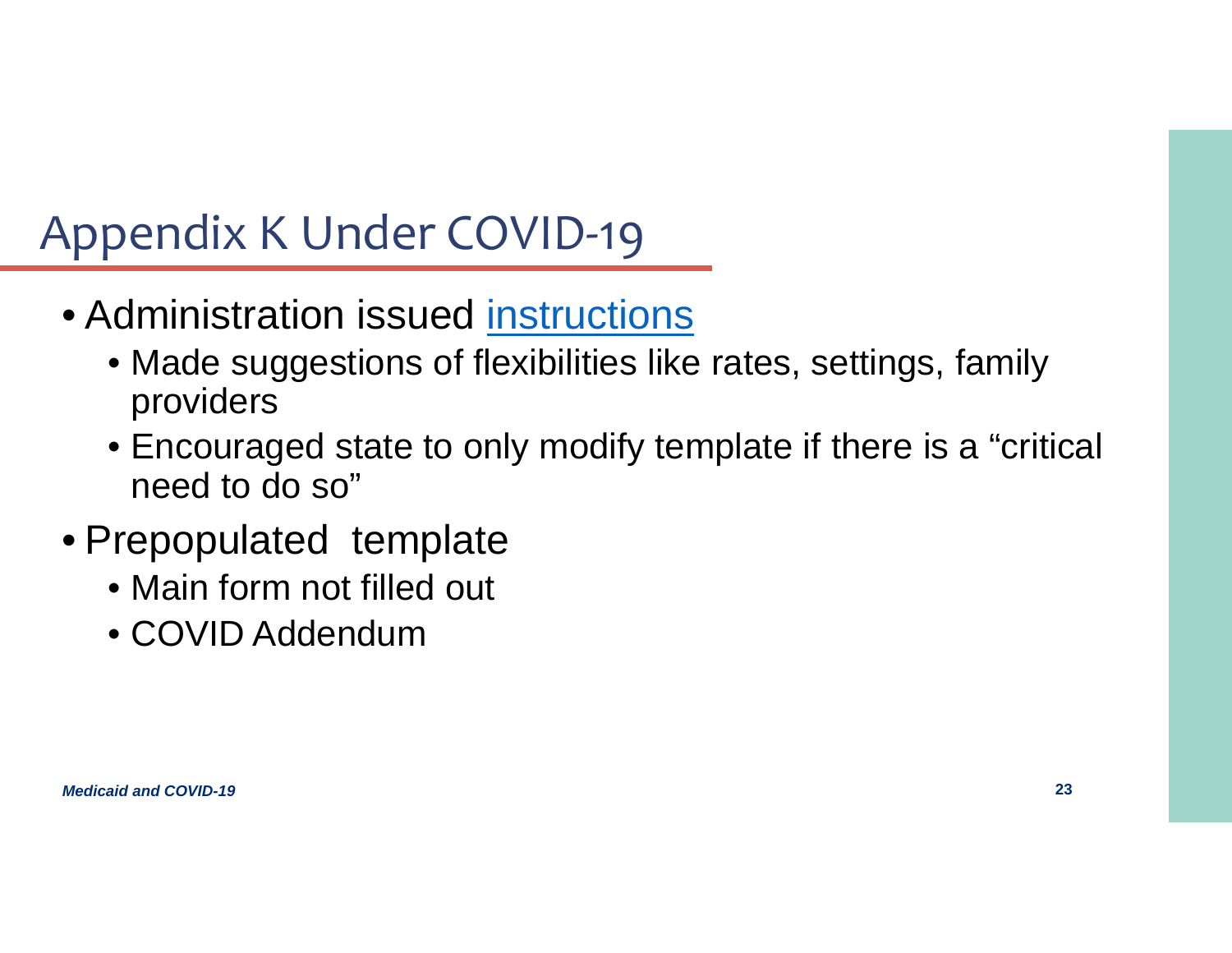# Appendix <sup>K</sup> COVID Addendum

- Not comply with HCBS settings requirements re visitors
- Add:
	- Electronic method of service delivery
	- Home-delivered meals
	- Medical supplies, equipment and appliances
	- Assistive technology
- Allow case management to provide other services
- Allow family providers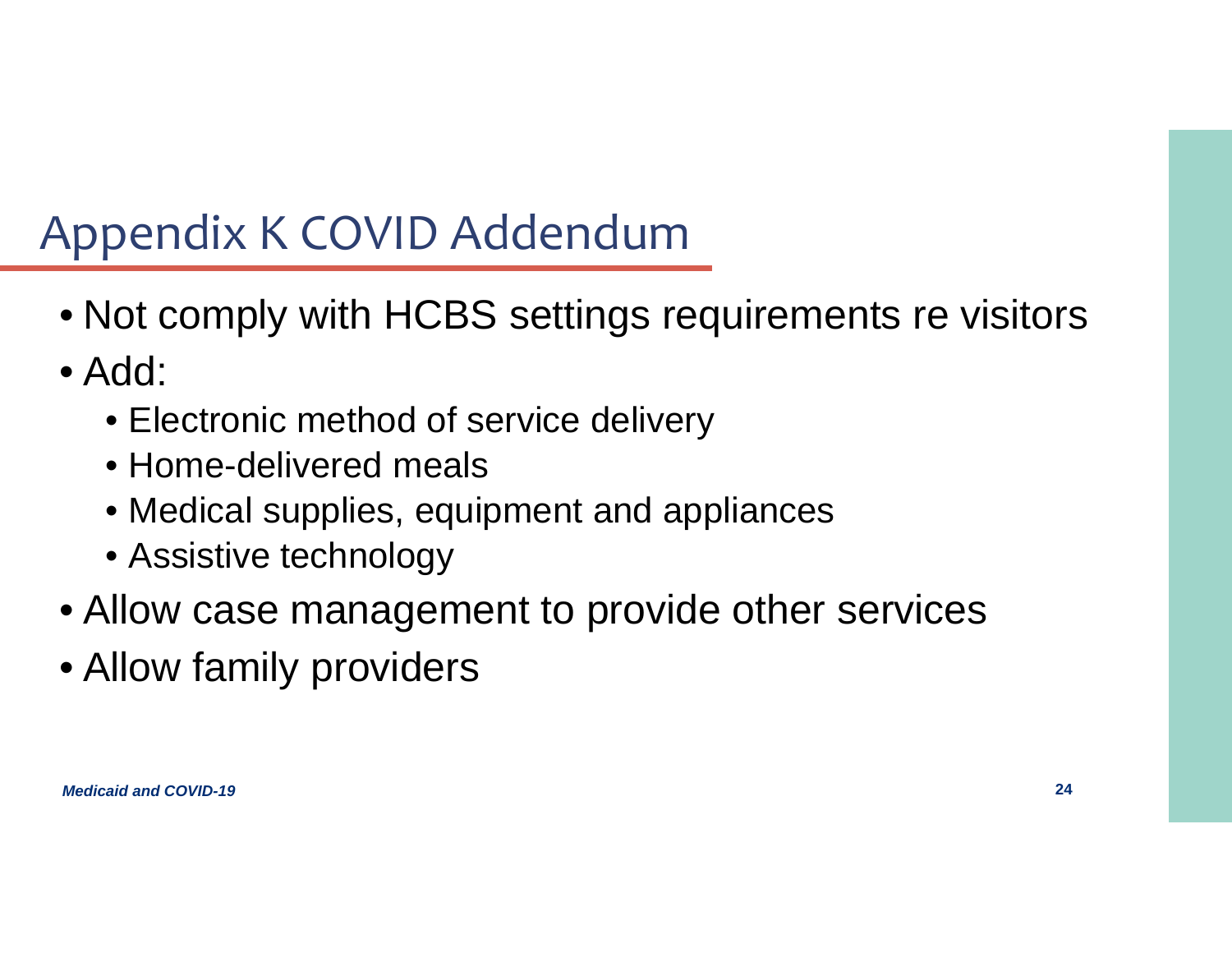# Appendix <sup>K</sup> COVID Addendum (cont.)

- Allow non-traditional providers
	- Including for home-delivered meals
- Adjust processes for:
	- Reassessments and reevaluations
	- Person-centered planning
	- Prior authorization
	- Assessment requirements
	- Electronic method of signature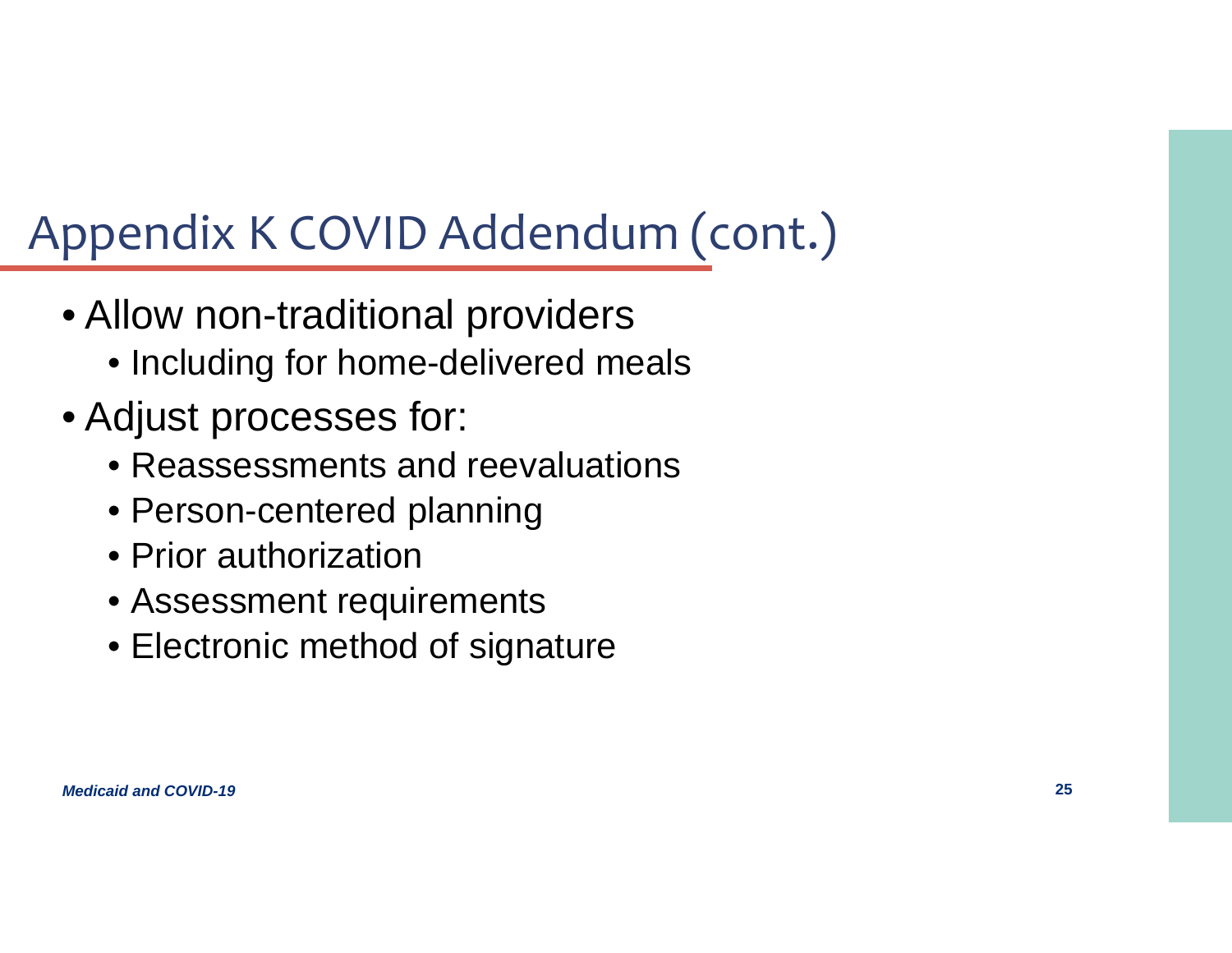#### COVID Addendum – What it Doesn't Do

- Rate adjustments
- Retainer payments
- Increase service limits
- Increase waiver capacity
- Add emergency related services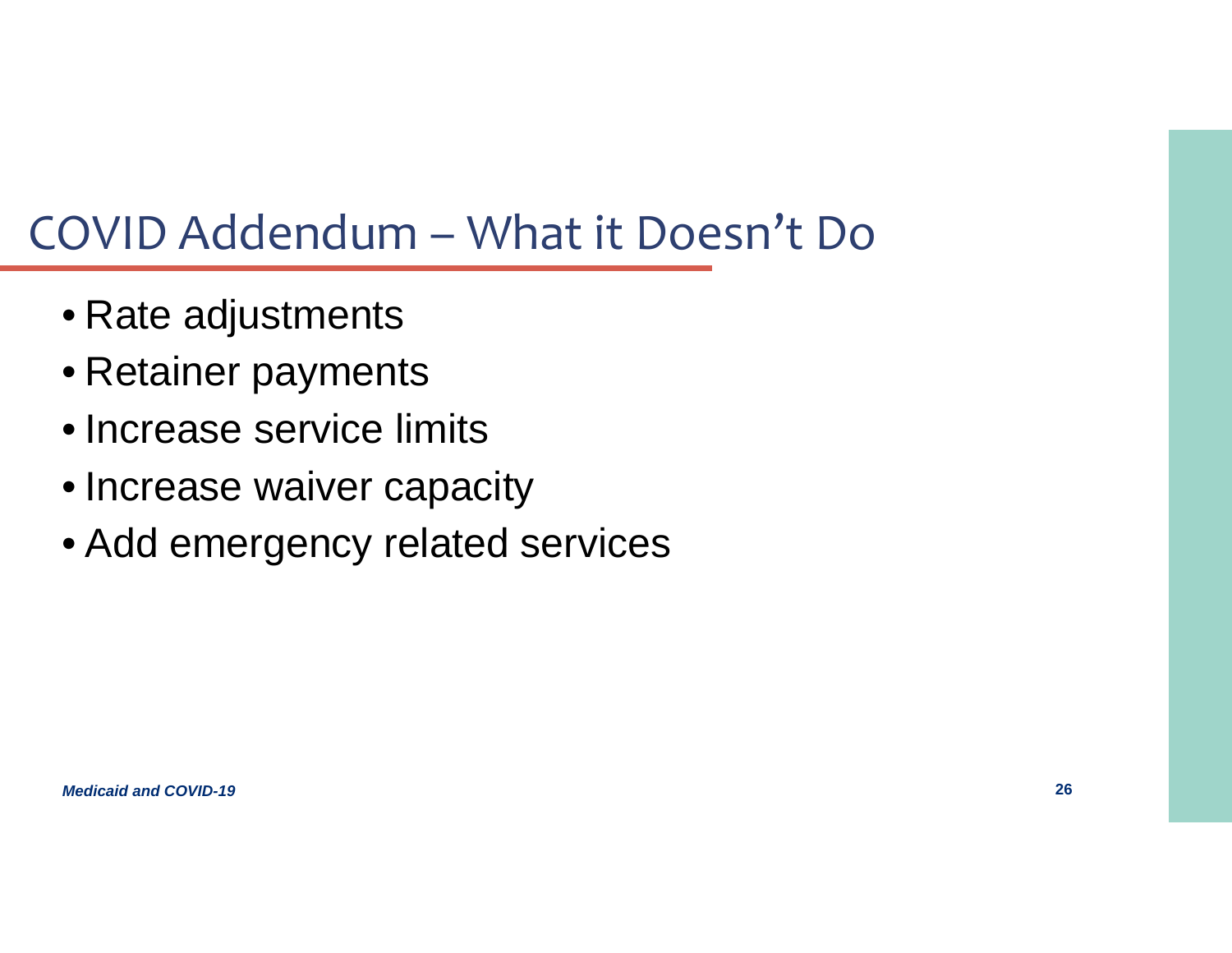- Fourteen states approved as of March 30, 2020:
	- AK, CO, CT, HI, IA, KS, KY, MN, NM, PA, RI, WA, WV, and WY
- All different, very few use template
- Most approved for 1 year
- Clarity issues on covered populations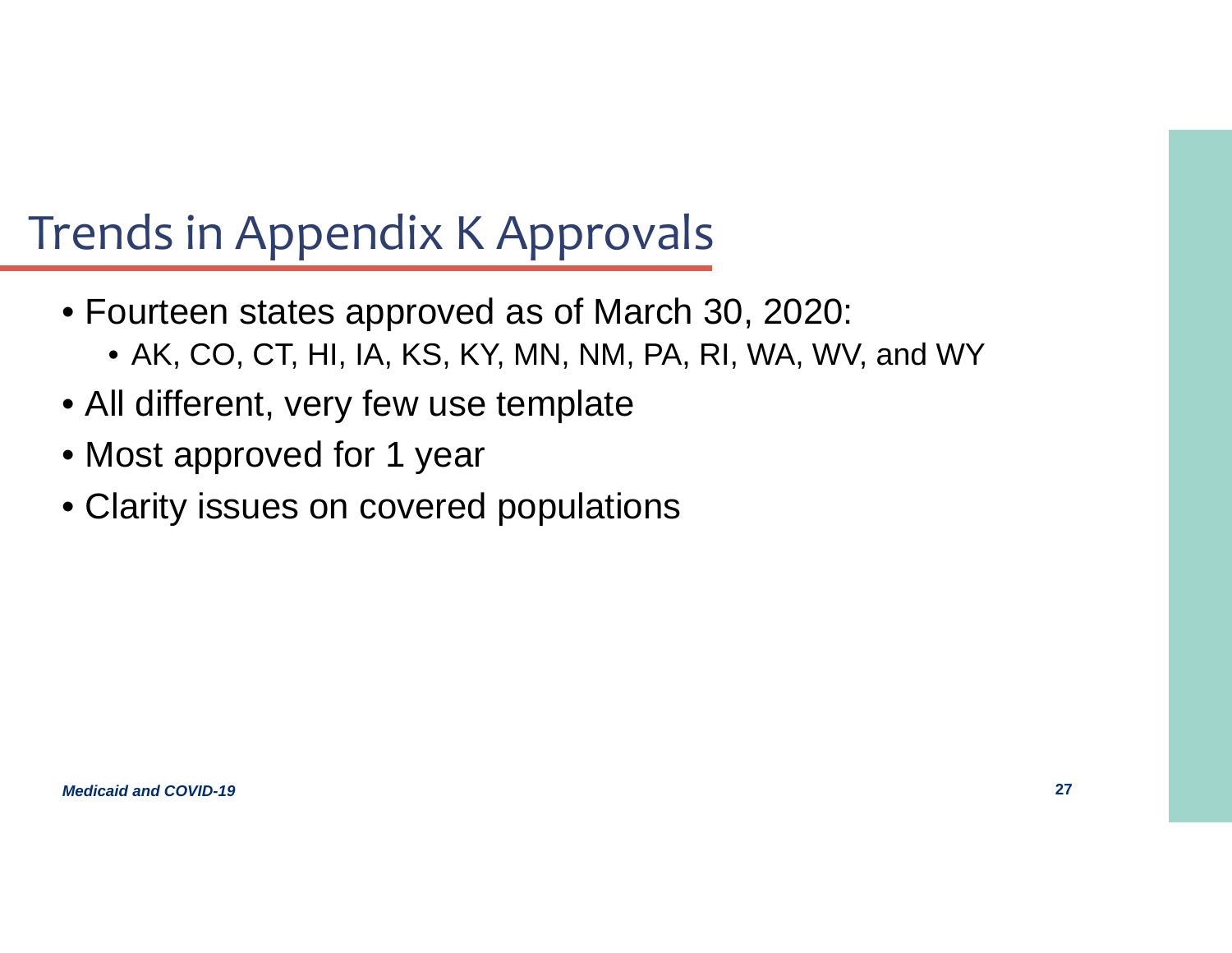- Many permit exceeding service limits, but few expand cost limits
- Significant changes to service scope
	- Remove limit from respite
	- Add nursing or allow nursing to be provided
	- Remote provision of services
- Add technology services
- Lift settings restrictions
- Modify provider qualifications & type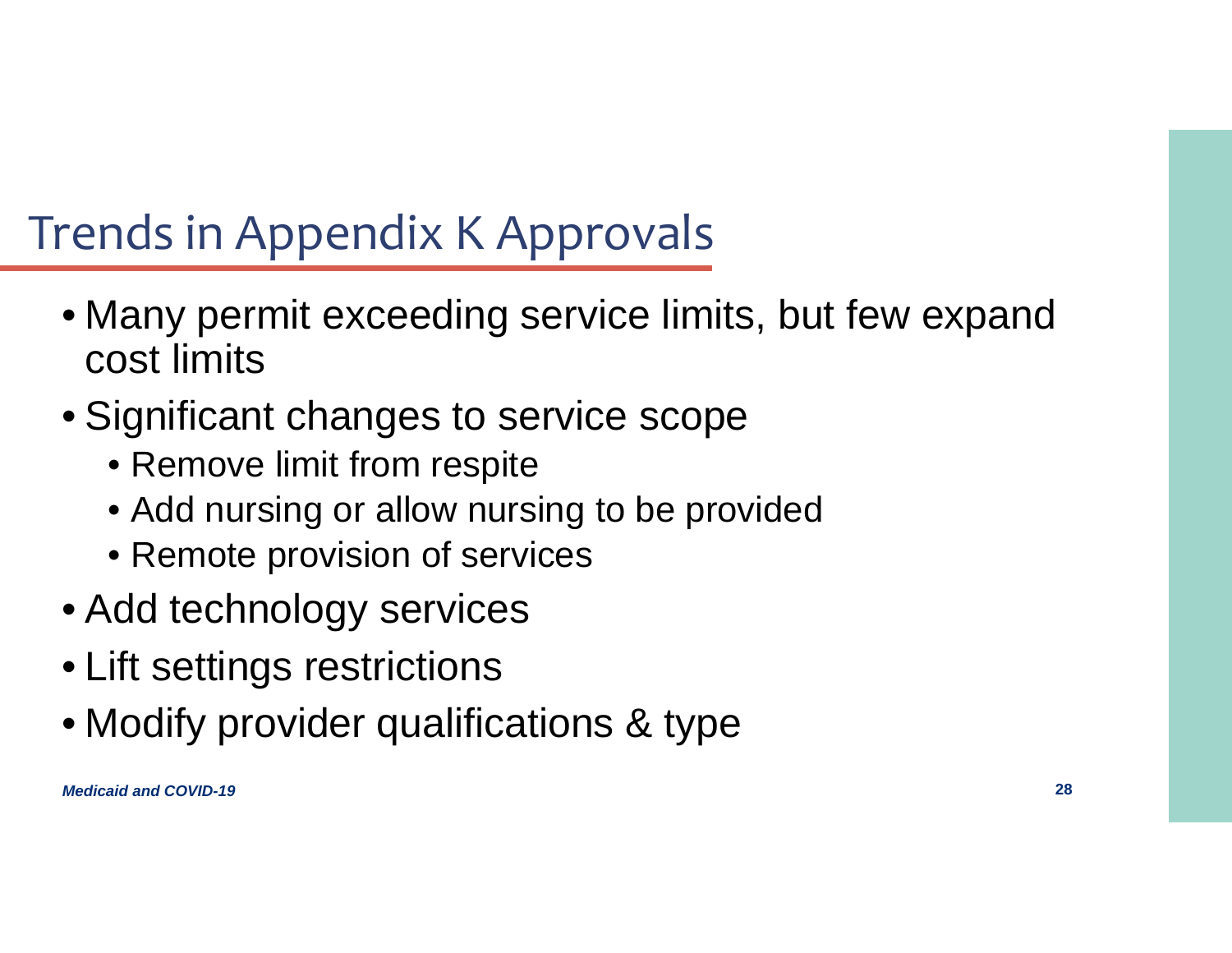- LOC assessments delayed or telephonic
- Increase in payment rates
	- Set enhanced rates
	- Rate modification limits
- Person-centered planning
	- Due process issue?
- Incident reporting flexibility due to lack of staff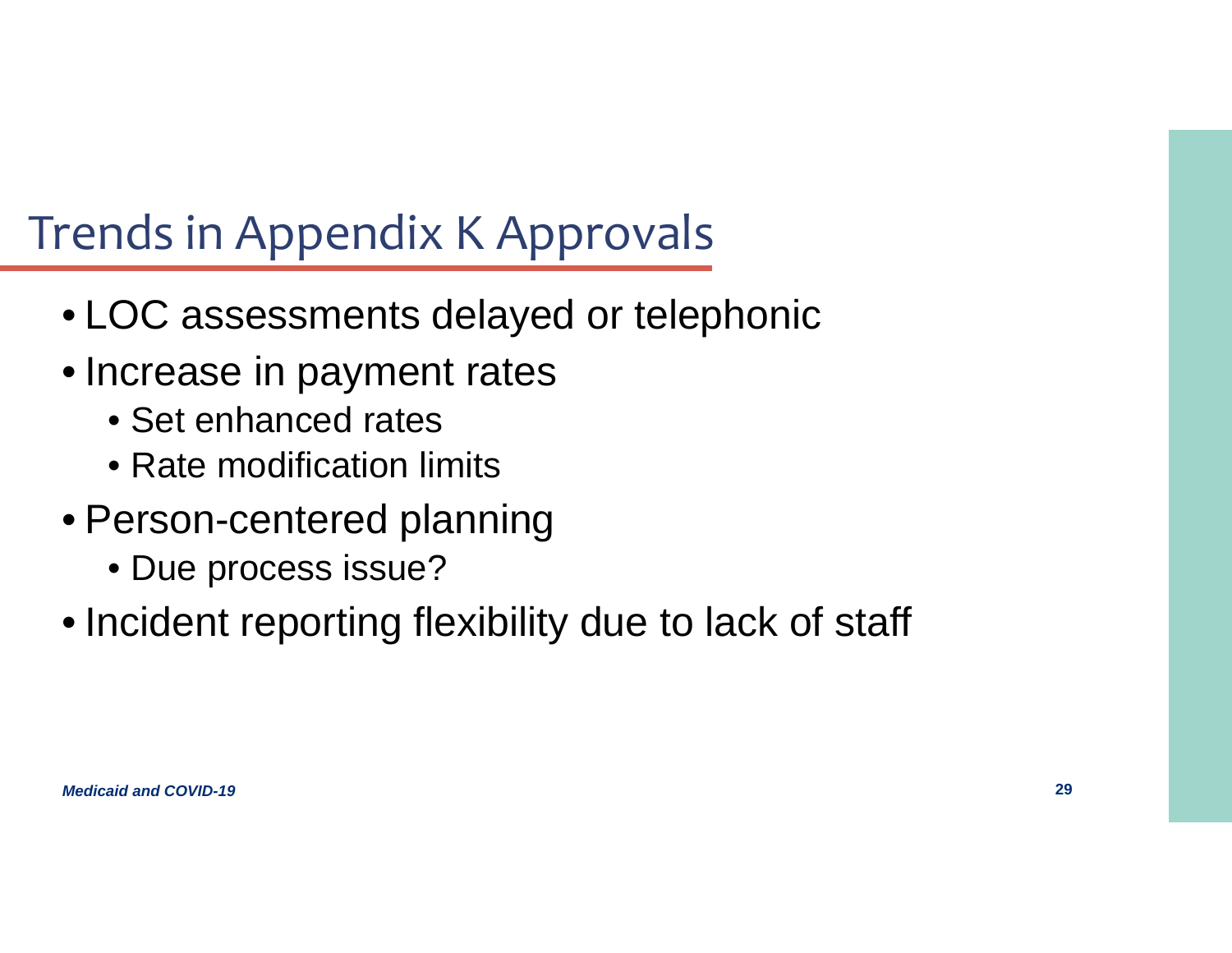- Support in acute settings
- Retainer payments
- Self-direction expansion
- Participants not subject to discharge if they only use one service or less than one service per month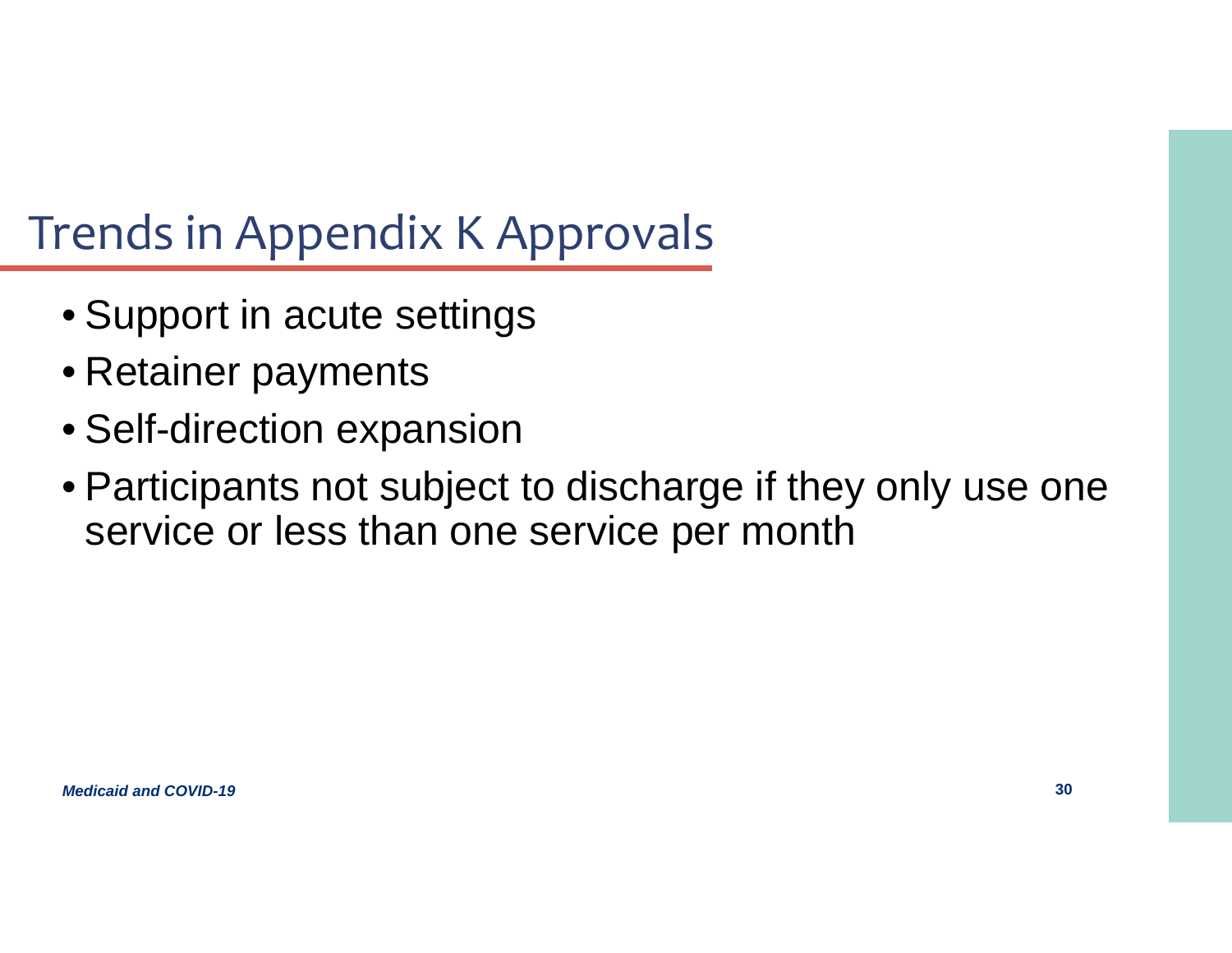#### Trends: What is Missing?

- Increased waiver capacity
- Support for remote services
- Increased rates
- Parity between congregate and more individualized services
- Service setting guardrails
- Due process protections
	- Transition plans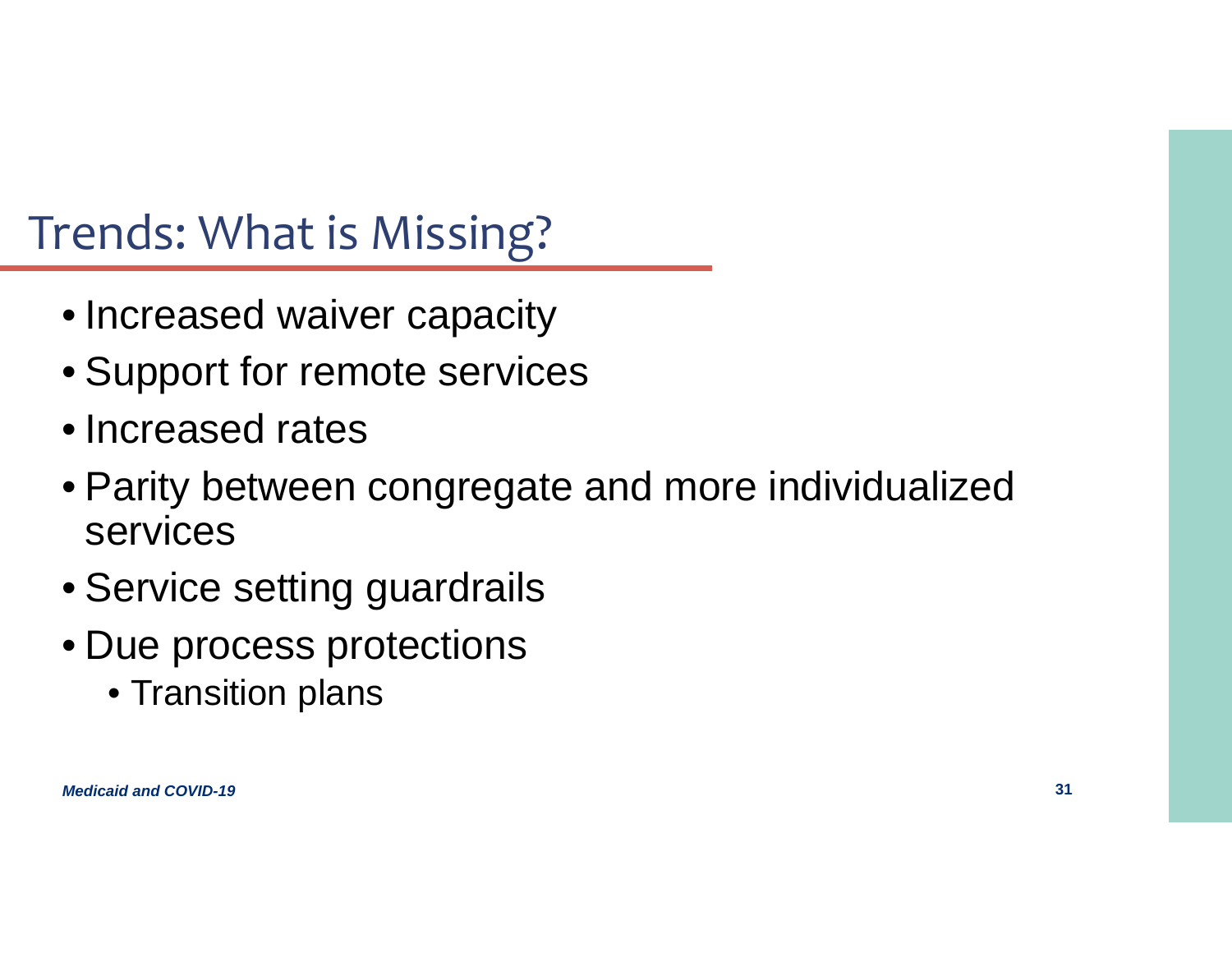#### Section 6008 of the Families First Coronavirus Response Act

- Increases FMAP by 6.2%
- All states and territories eligible if they meet requirements
- Applies to all expenditures that have the ordinary state rate
- Available for each month during public health emergency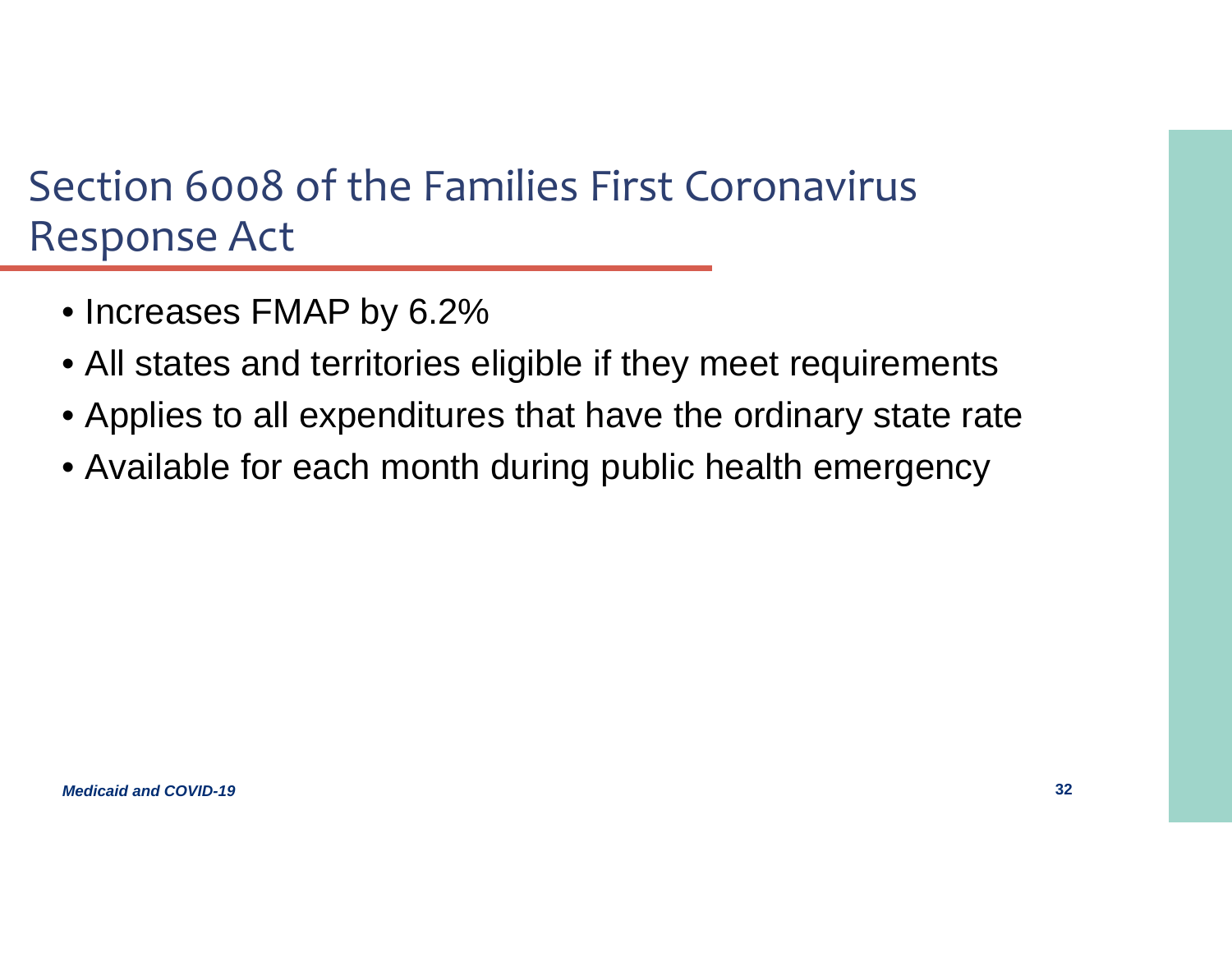#### Section 6008

- How do states qualify?
	- Eligibility standards (MOE) no more restrictive than in effect 1/1/20
	- Not increase any premiums from 1/1/20 levels
	- Cover all testing, services, and treatment related to COVID-19 without cost sharing
	- Not terminate any individual enrolled in Medicaid at the beginning of the emergency period (except moving out of state or voluntarily terminating)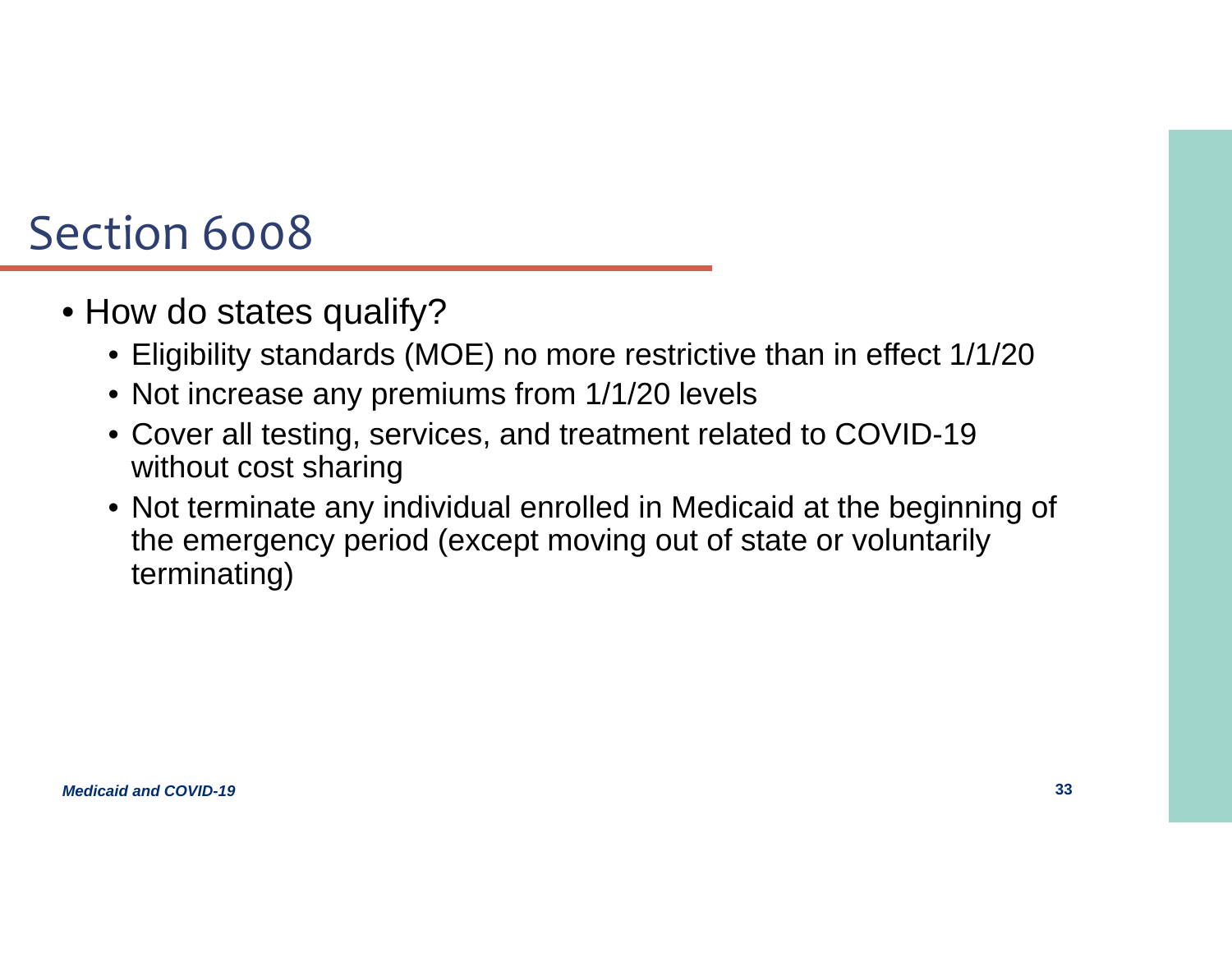#### COVID‐19 Resources

- NHeLP, Overview on Using Medicaid to Respond to COVID-19
- <u>• NHeLP, Appendix K Trends</u>
- CMS
	- Expanding Coverage: Disaster Preparedness
	- Appendix K
	- 1115 (includes link to COVID-19 1115 Demonstration Template)
	- <u>1135 Approvals</u>
- MAC, Inventory of Medicaid and CHIP Flexibilities and Authorities in the Event of a Disaster
- • Kaiser Family Foundation Emergency Authority Tracker: COVID-19
- •NASDDDS, COVID-19: State and Federal Resources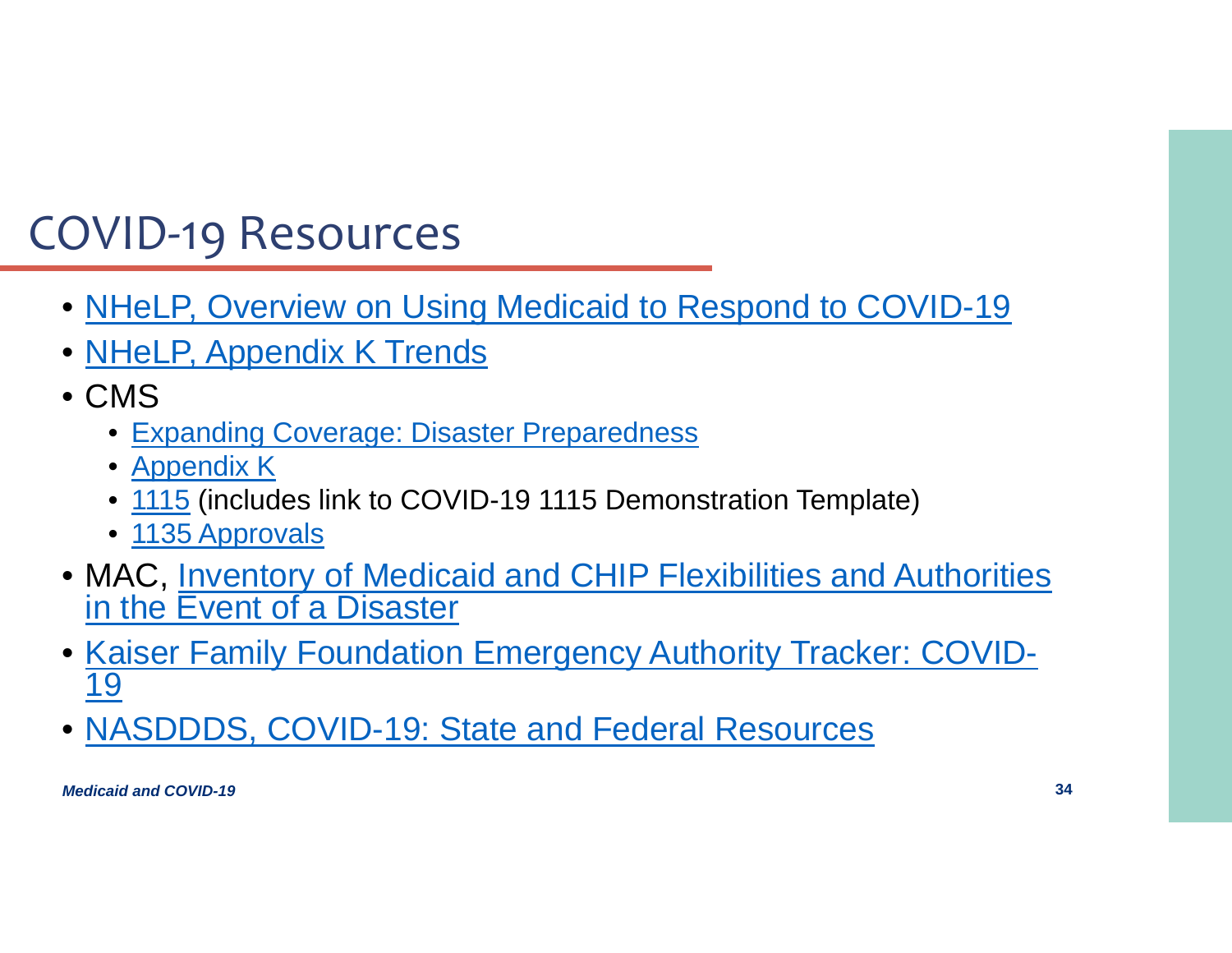# **Questions?**

*Medicaid and COVID-19*